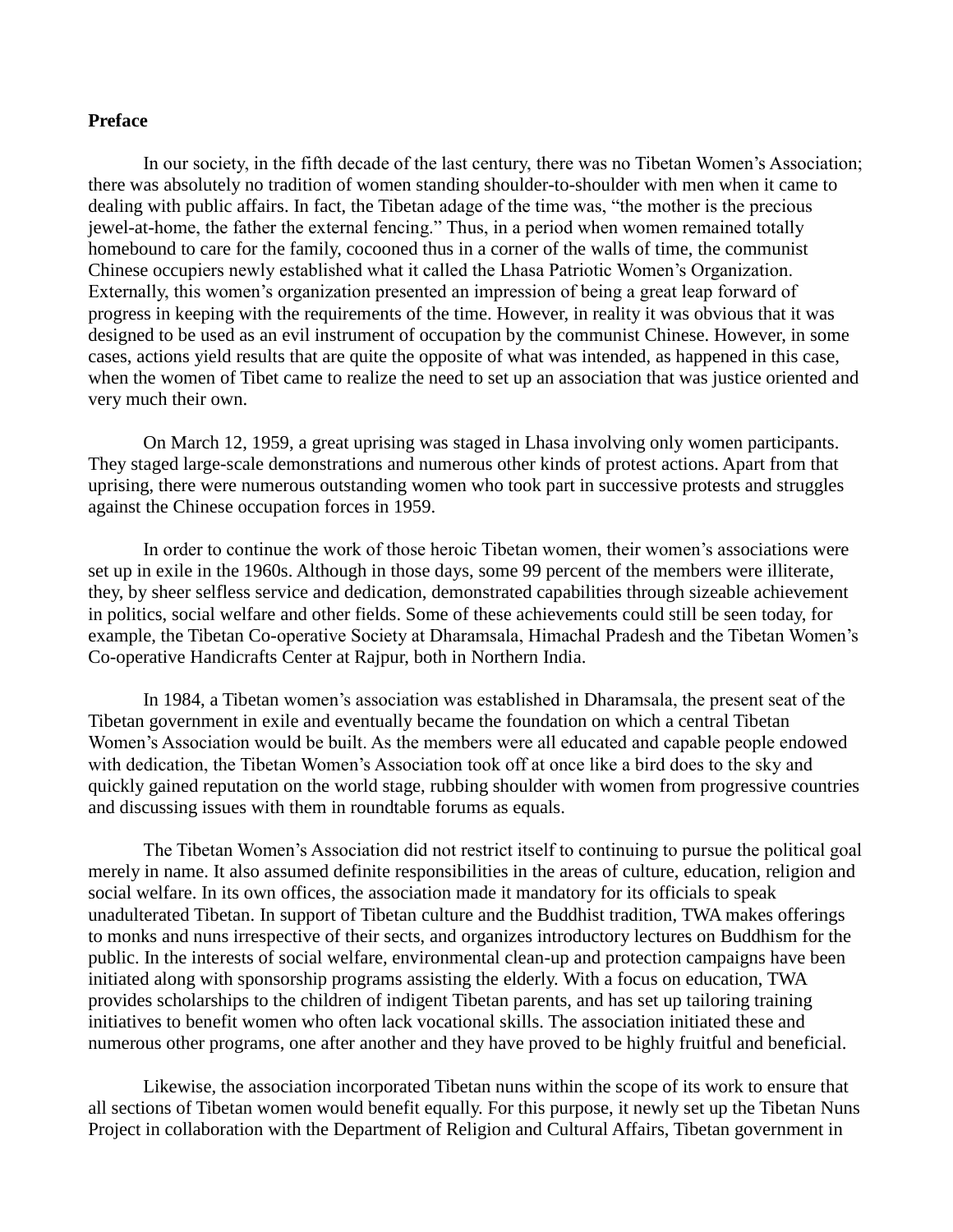### exile.

The first two nunneries established by TNP, Shugseb and Dolmaling, were placed under the strong leadership of Rinchen Khado Choegyal, the first president of the TWA. Today, most Tibetan Buddhist nunneries are part of this project, and it has also reached out to Buddhist nunneries in other Himalayan regions as well as to nuns in other countries.

Some commentators from the Chinese side and from occupied Tibet contend that since the Chinese invaded Tibet, Tibetan women have won numerous kinds of basic rights. By citing some texts out of context from the Code of Ten Virtuous Deeds and the Sixteen Ethical Principles codified by Tibet"s legendary king, Songtsen Gampo, besides other sources, they make the vicious contention that there was no gender equality in traditional Tibetan society. Gender inequality remains a global issue, this disparity is hardly confined to the Tibetan community. One of TWA's priorities is to address the roots of gender discrimination within Tibetan society. To this end, we have initiated numerous gender sensitization workshops throughout Tibetan communities in India.

Historically, small numbers of Tibetan women have attained the highest status within the religious realm. For example, Kharchensa Yeshe Tsogyal, Machig Labdron, Samding Dorje Phagmo through successive generations and Shugseb Jetsun Kushab have all been renowned women who have been revered by men as well.

Throughout Tibetan history, some women, in time of crisis, have stepped forward and assumed the mantle of political leadership. Nyemo nun Trinley Choedon led a group of Tibetan freedom fighters in the 1960s and fought fierce battles with the Chinese. Her fame spread even in the prisons at the time where the inmate composed an unprecedented praise for her, saying: "You, Trinley Choedon, who risked her life to defend the faith Are the supreme heroine in the defense of the faith. All Tibetans behold you as an example to be emulated. We shall remember you for ever".<sup>1</sup> Despite entrenched conditioning, Tibetan history reveals that the accomplishments of women are both recognized and celebrated.

In the case of the Tibetan Women"s Association too, it was not merely a matter of verbally arguing for women"s rights vis-à-vis men. Rather, it has made, and continues to make, strong efforts through actions that constantly seek to enhance women"s understanding of their own potential and capabilities.

At the ground level too, this has been a reality and if a great Tibetan nation is to be reestablished and to progress, improvement must definitely be made in enabling the over 50% of the Tibetans in Tibet and 44.5% of the Tibetan population in exile to realize their potential.

It is to be noticed that until 1997, the TWA advocated Tibet's complete independence. In 1995, as advised by His Holiness the Dalai Lama, the Kashag and the Tibetan Parliament-in-Exile began the process of holding a referendum among the Tibetans with four options for them to vote on: the Middle Way, Independence, Self-determination and Steadfastness in Truth. In 1996, the TWA called a five day meeting of the executive committee members of all the Regional TWA in Delhi, during which the members held discussions with experts. The Regional TWAs then imparted what they learned to the people in their respective localities.

The Tibetan Women"s Association, in its Fifth General Body Meeting held in March 1997, adopted a resolution, pledging to unquestioningly follow whatever advice His Holiness the Dalai Lama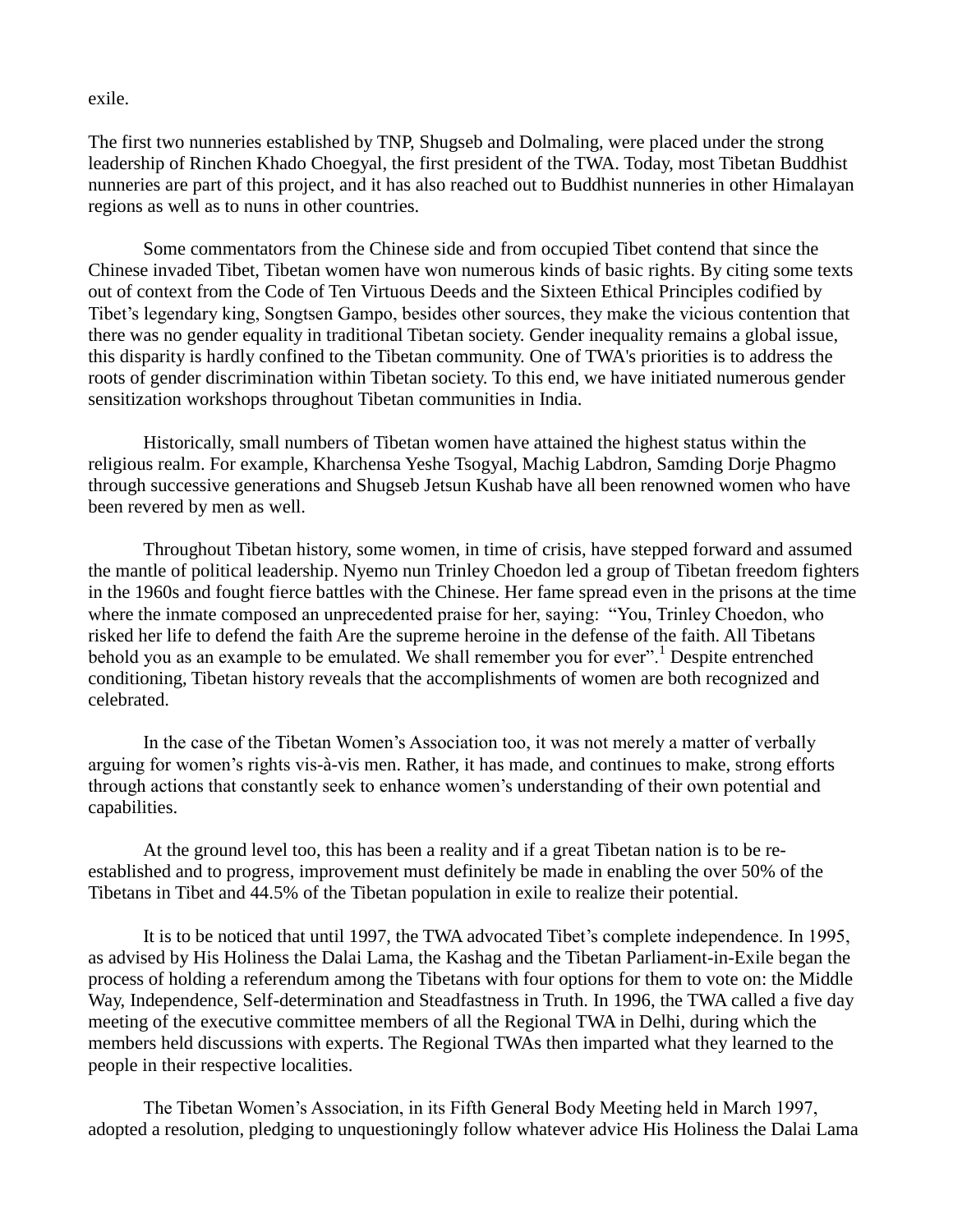may give on the basis of changing political realities. From that time on, all TWA members and chapters have adhered to non-violence and the Middle Way approach.

Reference:

1 Tears of blood: Life Story of Douche Konchog Tenaha (*rod chord don macho stand dark gyi mi tshe"i mongo thorn, crag gi mug chug*). P. 284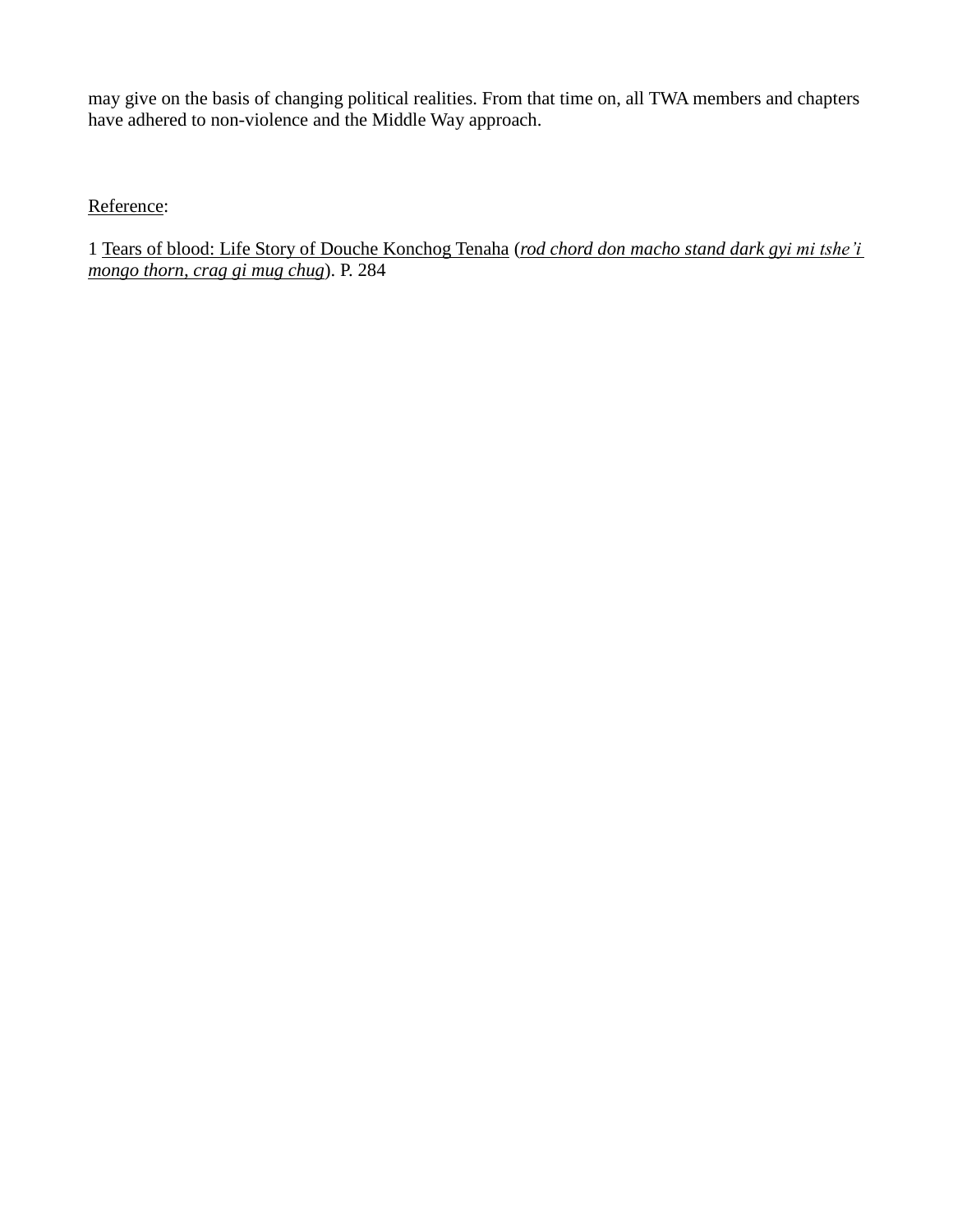### **Chapter One**

### **The Patriotic Women's Organization, Lhasa**

In his *Clear Mirror of History*, Sakya Sonam Gyaltsen writes: "The foundation of all these benefits, from the time of the Tibetan dynastic king Nyatri Tsenpo, until that of Lha Thothori Nyenshel, had been a lineage of twenty-seven kings over a period ascertained to be 500 years. However, none of these kings had connection with Buddhism. Hence, no detailed history about them is recorded here."<sup>1</sup> As thus recorded, if the standard works of history on Tibet deal only with the deeds of the kings who had ruled religiously, the fate of the history of women could hardly be better.

In the works of Tibetan history, there are some women with records of major deeds in the religious field. However, the first famous woman in Tibetan history with a record of accomplishment entirely in the secular realm was Tsemo Seymakar, younger sister of religious king Songtsen Gampo. Ancient historical records show that she scored outstanding achievement in having brought back under the rule of the king the rebel region of Shang-shung.

Scholar Gendun Choephel wrote in his book, *White Annals*, that in China there was talk among scholars about a book on the history of Tibet, probably written in another language, which contained a chronicle of a Tibetan queen.<sup>2</sup> Going by such a record, it appears possible that there was, indeed, a queen of Tibet, although there is no certainty about the period of her rule. Today, scholars both in Tibet and in exile continue to research Tibetan women of such renown. This being the case, we shall not add to efforts made in this field. Rather, in order to complement what will be history in the future, we shall direct our attention to the present. With this end in view, we shall focus mainly on the recent establishment and growth of the TWA. In doing so, we shall speak about the contributions of Tibetan women to their country, their people, and to the world.

It is universally known that, in 1950, troops of the Chinese People"s Liberation Army entered Chamdo and captured its Governor Ngapoe and others. Gradually, the Chinese made their way to Tibet"s capital Lhasa, and, using both peaceful overtures and violence, attempted to annex the country. After that, the Chinese, in an overt and superficial show of friendliness, took to sometimes inviting the wives of the Tibetan nobility and others to banquets and similar kinds of gatherings.<sup>3</sup> One day in May 1952<sup>4</sup>, in order to fulfill the interest of their government in Beijing, Yang Gang, the wife<sup>5</sup> of the Chinese army officer Fan Min and the wives of four other Chinese army officers, called a meeting at the recreation hall of the Shakabpa"s house in Lhasa. Approximately 20 wives of Tibetan aristocrats of different ranks were called to the meeting, included Taklha Tsering Dolma, Ngapoe Tseten Dolkar, Surkhang Dekyi Lhaze, Dokhar Rigzin Bhuti, Sampho Youdon, Shesur Lhacham and Tsarong Pema Dolkar. Yang Gang told the meeting by means of an interpreter, that, in order to implement the 17-Point Agreement successfully, the women of Tibet should set up a patriotic Women"s Organization. Taklha Tsering Dolma responded by saying, "Thank you for your advice for the establishment of a women"s association in Lhasa. However, we are in no position to make a decision to immediately set up such an association. We need to seek permission from the Kashag (Cabinet) of the Tibetan government." The others supported her assertion. In view of this, Yang Gang too agreed.

The next day, a meeting was again held in the recreation hall of the Shakabpa residence, at which Dokhar Rigzin Bhuti and Shesur Lhacham stated that the Kashag had granted permission to set up a patriotic Tibetan women"s organization. After that, Taklha Tsering Dolma was made the Chairperson and Ngapo Tseten Dolkar, Surkhang Dekyi Lhaze, Dokhar Rigzin Bhuti, Sampho Youdon, Tsarong Pema Dolkar were made Vice-chairpersons.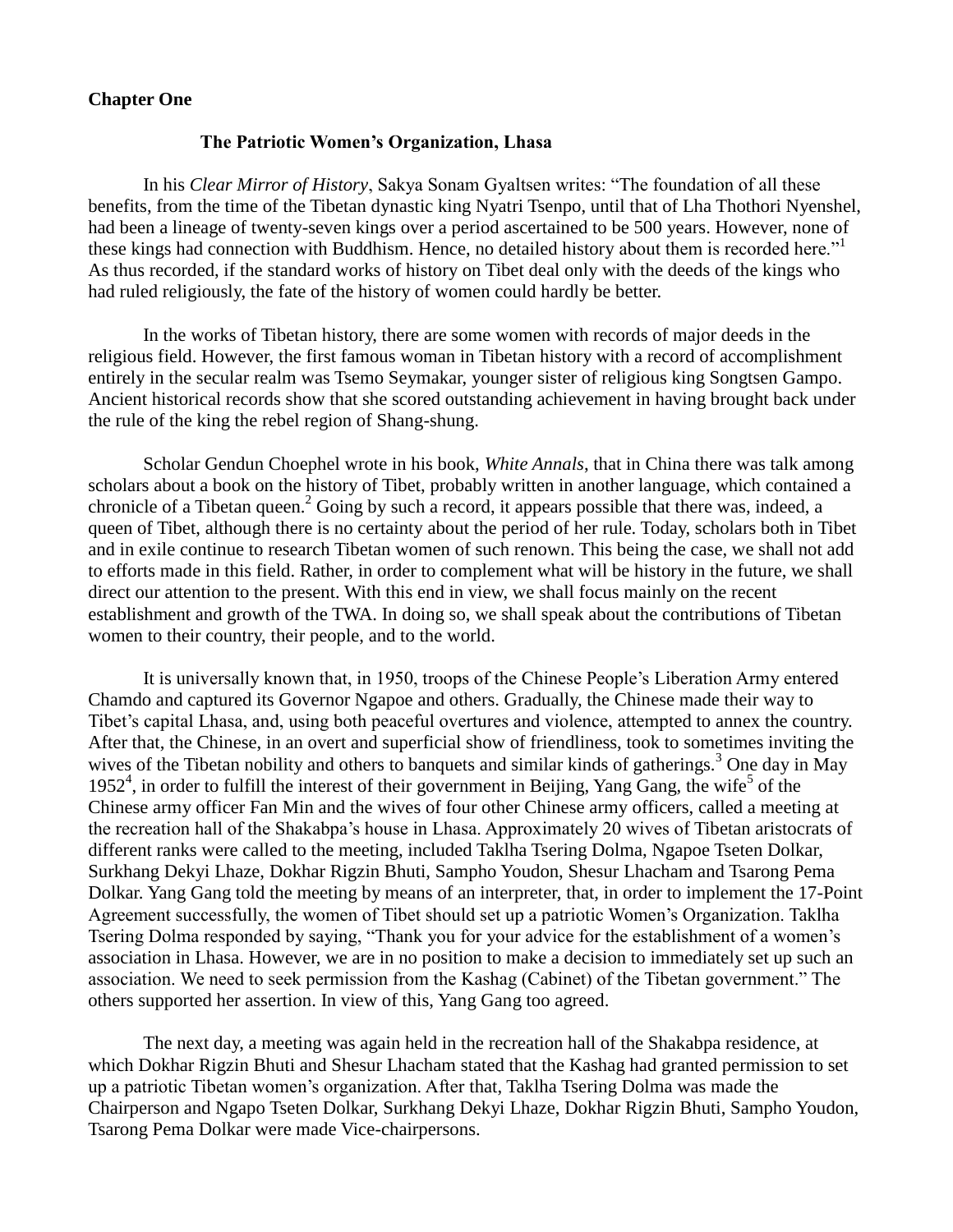Tsarong Pema Dolkar's health was deteriorating. She was replaced by Taring Rinchen Dolma, who was later made the General Secretary. The others were confirmed as the executive committee and other members. Apart from that, wives of Chinese leaders were also made members of the association, and two of them were appointed as secretaries.

The women were repeatedly called to meetings at the residence of the Yuthok family. Yang Gang announced the ceremony for the inauguration of the Lhasa Patriotic Women"s Organization and the organization"s work agenda. From that time onwards, the principal task of the women"s organization was to have the Chairman and other members present at important meetings in society. Every member was also required to take part in political education, planting of saplings, building of new meeting halls, and in road construction works.

In 1954, His Holiness the Dalai Lama visited Beijing. The Chairman of the women"s organization, Taklha Tsering Dolma, and Ngapoe Tseten Dolkar also went upon receiving an invitation from the Chinese government. In 1955, Taklha Tsering Dolma and her assistant Taring Rinchen Dolma again visited Beijing after being invited once more.

In 1956, a delegation of representatives of Tibetan women led by Taring Rinchen Dolma left for China to attend a meeting of the All-China Women"s Federation. As programs such as these continued to take place over a period of time, Tibetan women who visited Beijing were taken on tours of the city. The Chinese presumed to impart health education to them, and Chinese leaders continued to visit them, seemingly in an act of kindness. Chinese leaders oftentimes saw fit to sweet-talk with individual members of the organization, making their meeting seem private, and therefore a show of genuine concern. It was in this way that the Chinese government attempted to win over Tibetan women. In particular, during the women's association's first visit to China, the Beijing chapter of the women's federation hosted a grand banquet at which the wife of Premier Zhao Enlai gave a long speech. She said that China was going to draw up a national constitution and set up a preparatory committee for an autonomous region of Tibet. In view of all this, it was beyond doubt that the Chinese had a wicked ploy to use the Tibetan women to accomplish their own covert design on Tibet.

At the time of the Chinese invasion, the only policy of the Tibetan government in dealing with the invaders was to employ tactful diplomacy and non-violence. In tune with this, the members of the patriotic women"s organization also adopted a policy of being cordial and amicable with the Chinese. Apart from this, they did not volunteer to submit to the Chinese dictates and designs. The establishment of the patriotic women"s organization itself took place with the permission of the Tibetan government"s Kashag. They ended up carrying out the wishes of the Chinese government by combining them with their ardent loyalty to their nation. At the same time, in order to clearly manifest their true ideology of patriotism to their country, the members of the above patriotic women"s organization refused to take part in the Chinese government's activities, and, as a result, the Chinese took to organizing the teaching of *Shetring* (a letter by Nagarjuna widely studied in Tibet) in the entirely political organization as a way to entice the Tibetans. In particular, when International Women"s Day was marked in the new meeting hall in Lhasa on March 8, 1959 and a Chinese military leader began delivering a speech, the Tibetan women showed a clear sign of protest by refusing to listen and, instead, filled the hall with loud noises.<sup>6</sup>

Although the establishment of the patriotic women"s organization *did* benefit the Chinese government in terms of its external propaganda efforts at the time, most of its members later joined the Tibetan women"s uprising written about in the following pages of this book. Most of the Tibetans who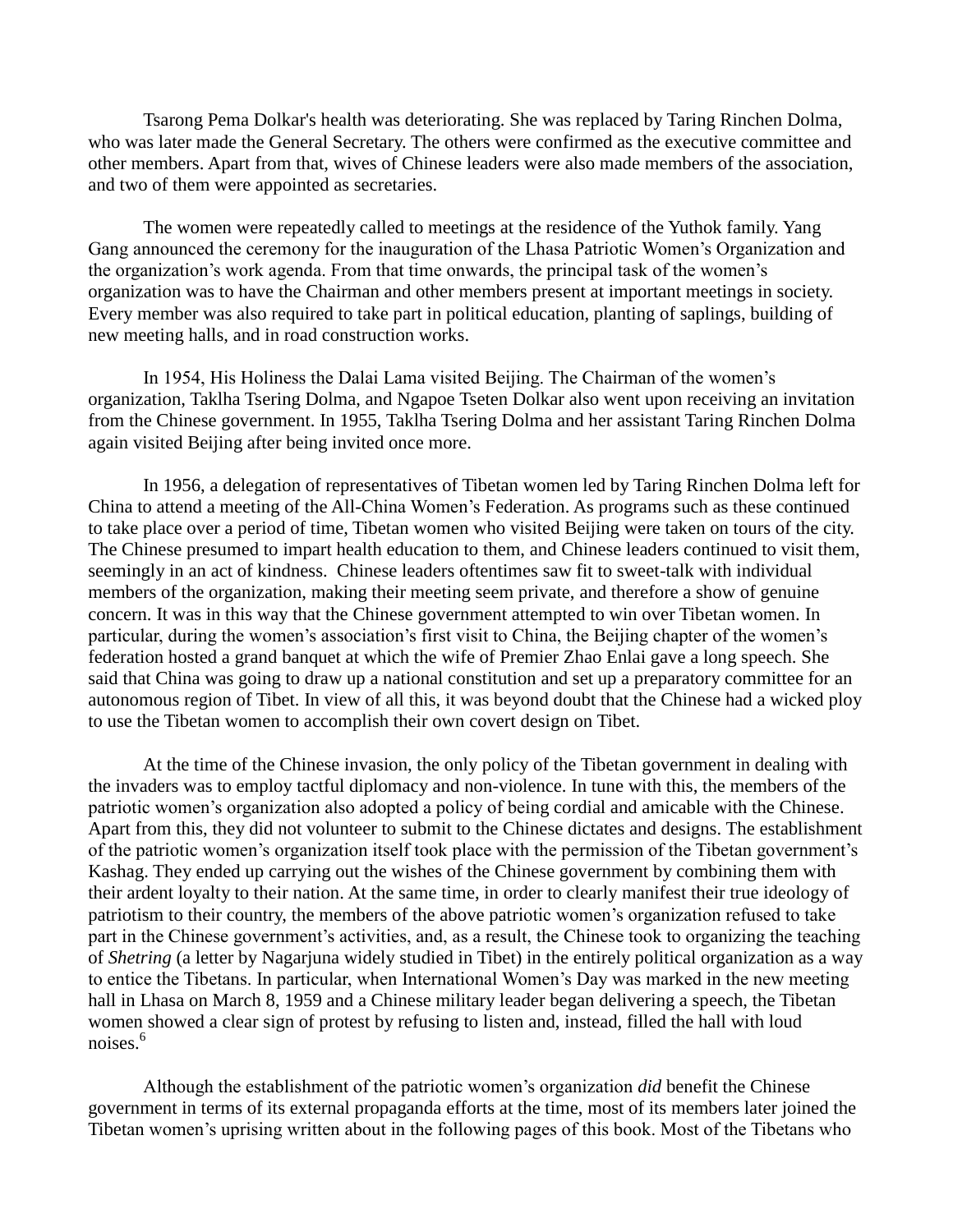had been appointed to leadership posts (such as Chairman) in the patriotic women's organization in Lhasa later fled Chinese oppression and escaped into exile. Taklha Tsering Dolma and Taring Rinchen Dolma took responsibility to care for hundreds of orphans. They set up two networks of schools for Tibetan children in exile that have today become renown across the world. All Tibetans in exile wholeheartedly recognize the two as great individuals of the Snowland of Tibet.

Notes:

1 Clear Mirror of History, p. 62, See line 3. People"s Publishing House, 1981.

2 The White Annals, P.72, See line 18. Sichuan People"s Publishing House.

3 Life Stories (Volume II), P. 245, line 1. Library of Tibetan Works and Archives, Dharamsala.

4 Although the young daughter of a highest level Tibetan aristocrat mentions the year as 1953 in her A Brief Window-view of an Impression of Tibet's Capital Lhasa, both Life Stories (Volume II) and Daughter of Tibet mention it as 1952.

5 Although Daughter of Tibet mentions her as the wife of Zhang Jin Wu, Life Stories (Volume II), describes her as the wife of General Fan Min.

6 Oral Histories (Volume 11), Daughter of Tibet P. 262, See lines 13 to 268, Library of Tibetan Works and Archives.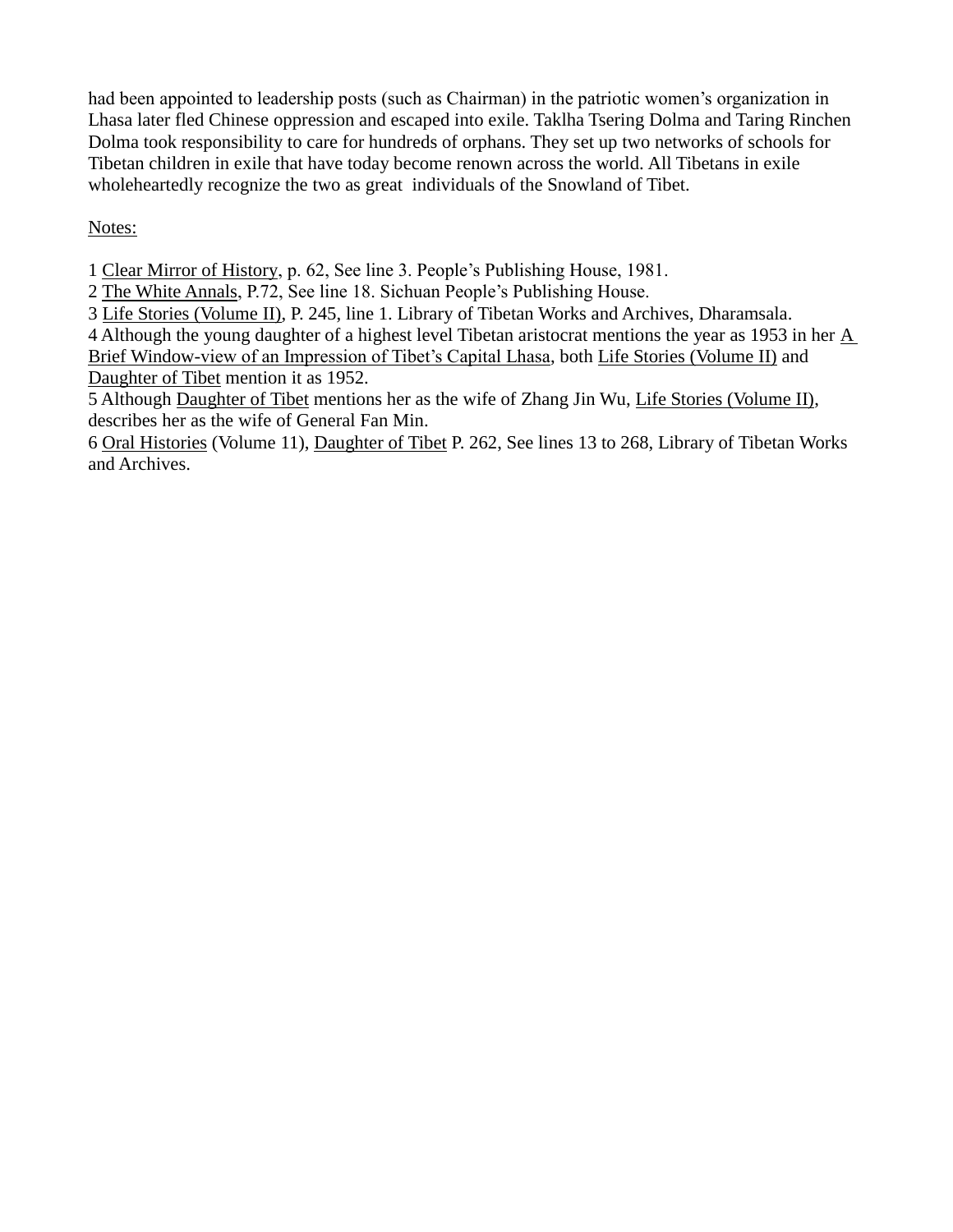### **Chapter Two**

### **Women's Uprising of March 12**

All groups and organizations are invariably set up with a view to counter some particular force. The patriotic women's organization set up by the Chinese should be viewed as the underlying cause of the establishment of the group which staged the March 12, 1959 Tibetan women"s uprising.

The conscientious among the Tibetan public feared that the women"s organization set up by the Chinese government might fulfill Chinese desires and thereby become a counterforce to the Tibetan government. Perceiving serious danger to the survival of the great nation of Tibet, the Tibetan public rose in a sudden act. It was in this milieu that on, March 12, 1959, a group of Tibetan women held a meeting on the Drebu Yulkhey ground. It was decided at the meeting to set up a Tibetan women"s association that would be true to its name. A section of the women, including Ghurteng Kunsang, Galingshag Choetsun and Chime of Drung-yig Shongkha Tsenkhang, charged on the stage to raise their voices. In particular, Phamo (heroine) Kunsang, speaking out at a large gathering of Tibetan women, cited some religious and secular historical sources to make the point that Tibet had been a fully independent country since ancient times and how it had only recently been invaded by the Chinese. She said Tibet was, firstly, a religiously oriented nation and secondly, there was absolutely no way Tibet could match the Chinese military. She said Tibet did not intend to confront the Chinese by standing erect and hurling stones at them. Rather, she said, Tibet should non-violently protest and urge the Chinese to return to their country. These, in addition to other comments made in her first speech, earned her high praise from the other women present.

Although 50 years have passed since then, any impartial observer can see that the strategy of non-violence she articulated at that time was entirely devoid of fault. Going by the Tibetan people"s level of understanding of political affairs at that time, it is undeniable that she deserves a high level of praise and appreciation.

On that day, Tibetan women voiced their thoughts as one. Given the fact that the proof of Tibet"s independence was indelibly enshrined in numerous historical documents, they never allowed themselves to be won over to the Chinese side either under repressive force or deception. Rather, they remained resolute in struggling for their country"s independence and discussed the launch of campaigns for this purpose from that day onwards. Following the discussion, a procession was carried out led by Ghurteng Kunsang, Galingshag Choetsun, Pema Dolkar of Gyatso Tashi, Risur Yangchen, Ama Meymey from below the Meat Market, Sonam Dechen, Ama Dechen, Sweet Teashop Owner Meymey, and many more. They led the crowd to the Indian embassy in Dekyi Lingkha, the Nepalese embassy, the chief of the Kashmir Muslims, and the office of the Bhutanese representative at the Tromsikhang and informed them of the Tibetan demands.<sup>1</sup>

On the  $13<sup>th</sup>$  day of that month, the leaders met many times to discuss the best possible course of action to further the campaign. On the  $14<sup>th</sup>$  day<sup>2</sup>, an office was opened in the Tsemonling area and Chime of Drung-yig Shongkha Tsenkhang, newly joined by Pelgong Pendon<sup>3</sup>, set up a donation room and performed a wide range of religious prayer services. At the same time, they maintained relentless contact with representatives of the Tibetan masses and in keeping with the circumstances, exchanged ideas.

On March 17, corresponding to the  $8<sup>th</sup>$  day of the  $2<sup>nd</sup>$  Tibetan month, at the second gathering on the Drebu Yulkhey ground, members of the Lhasa patriotic women"s organization also appeared. On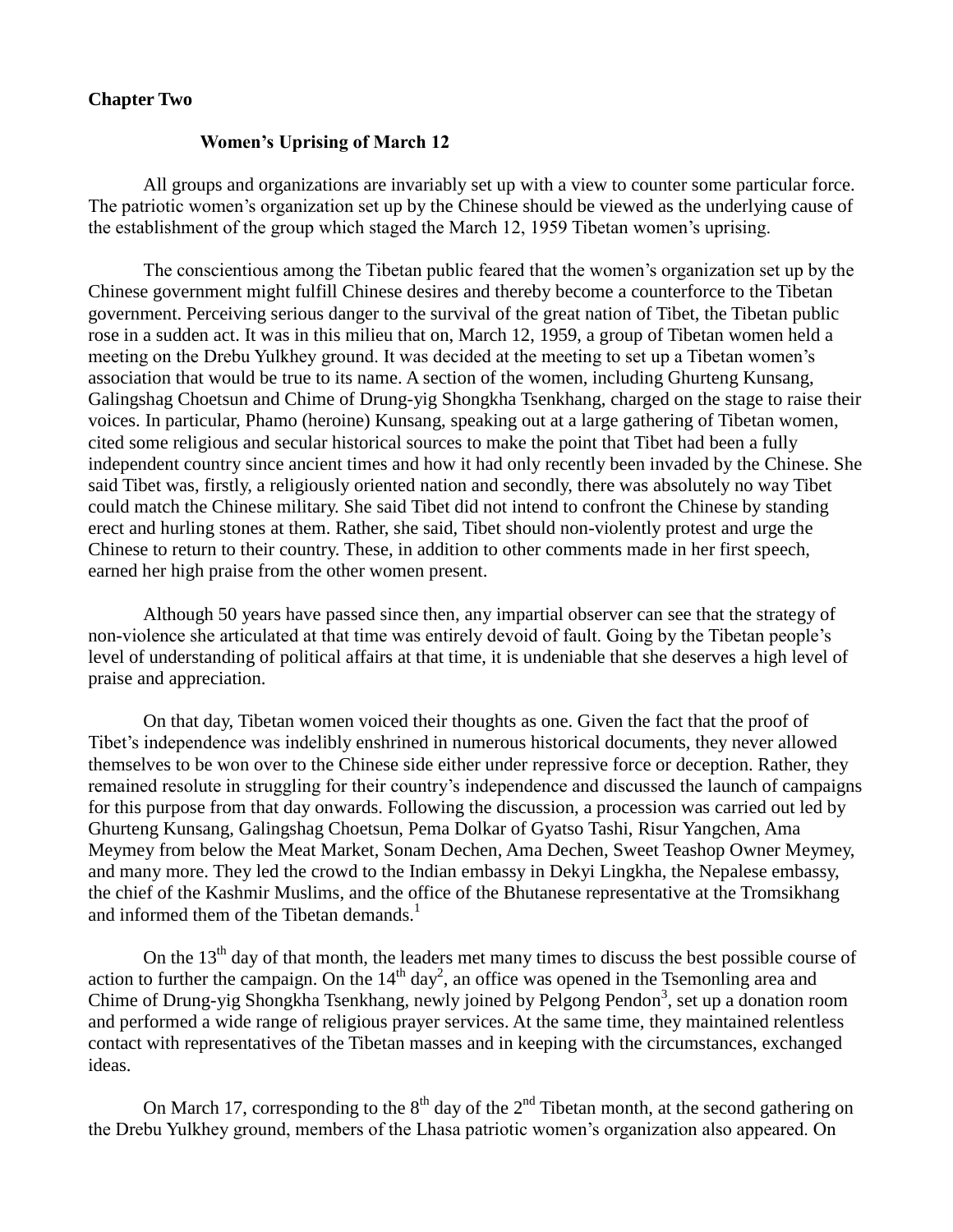that occasion, Ghurteng Kunsang delivered a speech. A major incense offering (*Sangsol*) ceremony was held at the Chakpori, and women filled the hill from its top to the base.<sup>4</sup>

March 19, corresponding to the 10<sup>th</sup> day of the 2<sup>nd</sup> Tibetan month<sup>5</sup>, when the third meeting of Tibetan women was held on the Drebu Yulkhey ground, a heroic Ghurteng Kunsang appeared, exuding an elegance that was characteristic of Tibetan womanhood: tall and proportionately well built, with her face glowing and eyes wide open, but reserved in her speech. While she usually preferred dark colored, low-flowing, ordinary kinds of attire, on that day she wore her *chuba* raised and also wore a woolen cap. With a pistol slung by her waist, she took command of the Tibetan women's uprising.<sup>6</sup>

The gathered women shouted, "Tibet is a country whose history could testify to her independence! Throw the Chinese out of Tibet! Tibet belongs to Tibetans! May His Holiness the Dalai Lama live for ten thousand years! May the Ganden Phodrang Government of Tibet endure forever!" Raising these slogans, the women marched from Changseb Shar through the Bharkor to the Pel Lhachog terrace of the Tsuglakhang. A grand and solemn incense prayer ceremony was held, with Acha Chime from Lugug dressed in the costume of the women of Utsang, Gapa Dolma dressed as a Khampa woman, while a woman living below the Meat Market dressed as a woman from Tsang, and a Lhasa woman dressed in the costume of a Kongpo woman. They, among the others, stood in front on the basis of prior preparations to represent women from different parts of Tibet.

As the procession of women was returning to Drebu Yulkhey ground after the ceremony, passing through Yuthok along the Bharkor, stones were hurled by the Chinese from Yuthok. Galingshag Choetsun was hit on her forehead and Ama Gayey on her knee. The two had to be rushed to the hospital at the Indian embassy in Dekyi Lingkha.<sup>7</sup>

From March 12 to 19, the Tibetan women held three assemblies, two demonstrations and one slogan-shouting rally in full view of the Chinese, whose weapons were aimed at them. In all these places at the time, it appeared to be only women, with not a man in sight. At a stage during that period, the Tibetan women agreed upon and undertook a solemn oath on a set of written commitments, which stated:

*"At the feet of His Holiness the Dalai Lama and as witnessed by the glorious Six Armed Protector of Wisdom (Gonpo Chag-drugpa), Dhamchen Choekyi Gyalpo, the glorious war pre-empting supreme deity Remati, besides the other fierce protector deities of power and daring who had vowed to protect the Buddhist religion and government of the Snowland of Tibet as if they are their own eyeballs.*

*We the undersigned hereby resolve, with commitment never to alter, to abide by the following clearly spelled out pledges: The inhabitants of the Three Provinces of the Snowland of Tibet had already been tamed by the supreme Bodhisattva Chenrezig. As a result, all of them, whether lay or belonging to the monastic community, whether high or low in status, and whether peacefully or violently disposed, had remained in a state of peace, well-being and calm across the land, faithfully observing and implementing their vows to abide by the Code of Ten Virtuous Deeds and the Sixteen Ethical Principles in heartfelt faith and belief. However, all this was shattered when the big insect of the army of the Communist Party of China, looking to prey on small insects, invaded Tibet and coerced the latter to sign a '17-Point Agreement'.* 

*China, however, was unsatisfied and embarked on a profoundly devious course*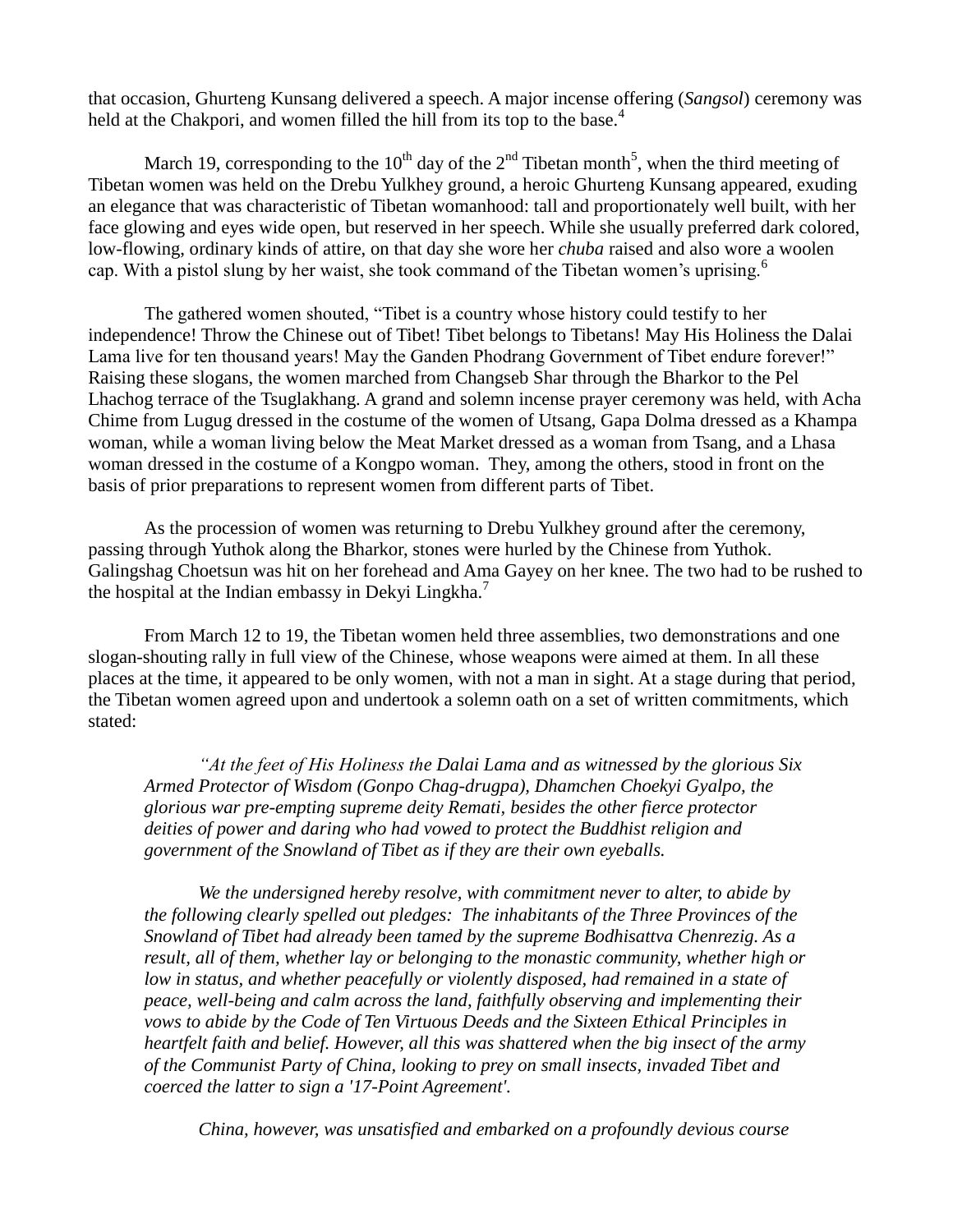*of continuing to obliterate Tibetan religion and culture so as to thereby turn Tibet into Chinese territory. Apart from that, China imposed restrictions on the authority of His Holiness the Dalai Lama, the essence of the Snowland where religion and politics were intertwined. And in furtherance of its multitude of evil designs to physically bring harm to him, the Chinese invited His Holiness the Dalai Lama, as if in a routine manner, to come and watch a stage show at a military camp. He was, however, given coercive instructions not to bring his personal bodyguards. This was beyond any Tibetan"s capacity to endure for even the briefest moment. We the women of the Three Provinces of Tibet, being unanimous without the need for discussion in our feeling of unity of purpose, launched an all-out protest against communist China, being fully resolved to regain Tibet"s independence.* 

*Whatever awesome conditions it takes to fulfill the grand task of ensuring the personal safety of His Holiness the Dalai Lama and the well-being of the Tibetan nation in both its religious and political aspects, we, the entire women of Tibet, are unanimous in our resolve in being willing to carry on the struggle, confronting any difficulty that may come our way even at the cost of our lives and by whatever means it takes, peaceful or violent. To such of us all as above who have dedicated ourselves to serve the nation without any sense of deceit, we beseech the protective deities of power to provide protection and company, day and night, with such sense of affection as a mother has for her child. Undoubtedly, you would vanquish with your wisdom-thunderbolt those doubters who cunningly offer their allegiance to the enemy and thereby make sacrifices of them while the blood is still warm in their hearts. With such protective deities of power as witnesses, we, pledging never to alter our solemn commitment, sign our names below*."<sup>8</sup>

Under the oath thus recorded, many thousands of Tibetan women, pledging never to alter their commitment, signed their names.

On March 10, 1959, during the Tibetan people"s uprising, many women left their family homes, spouses, and children, to risk their lives and join the protests in the area around the Norbulingkha Palace. Regarding this, the Honorable Kasur Shenkhawa Gyurmey Sonam Topgyal, a first-hand witness, revealed in 'My Life Story, the Unadulterated, Natural Copper', the characters of the Tibetan heroines of the time,

*"At that time, not to mention men – both lay and religiously ordained – but even women carried swords. There were women in felt hats. Some of the women were of physiques so fine and faces so beautiful and fair, with tints of redness; they bore countenances of fieriness marked by three closely formed wrinkles in the middle of their foreheads, while their pleasant mouths flashed smiles of white froth. Their hands, which were fair and smooth and had long slender fingernails, held swords by their hilts. When I saw all that, I could not help wondering whether that was not as it is thus written in The Prayer of the Praise of Tara, "glowing with utmost brightness from an excellently radiating light"."*<sup>9</sup>

#### *Women of Recognition*

Inspired by the profound achievements of many women in Tibetan history, the TWA wants to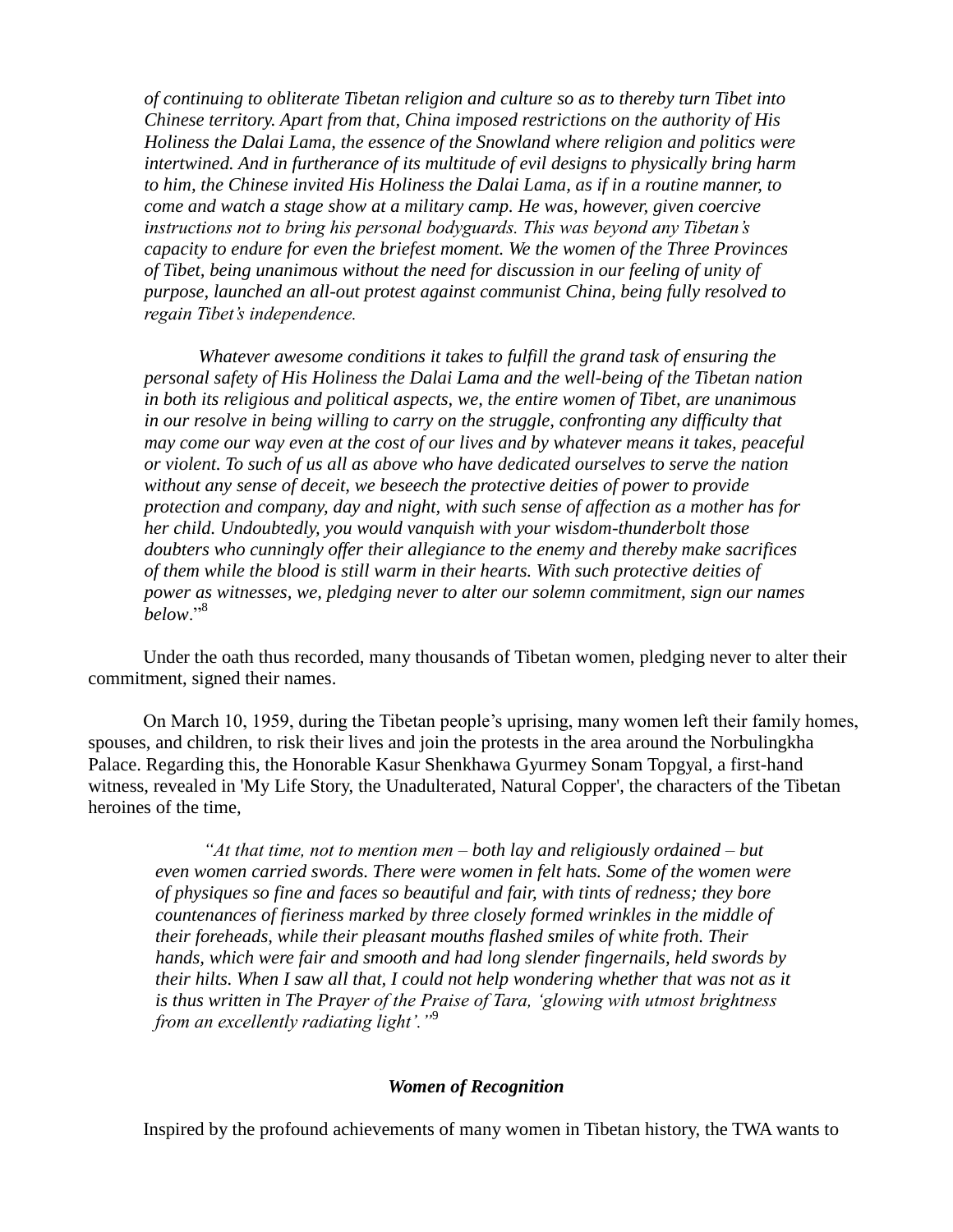recognize these women specifically who have contributed to the women's cause for equality. Tibetan women from all walks of life have helped to propel the Tibetan women's rights movement through the 20<sup>th</sup> century and into the 21<sup>st</sup>. The TWA would like to thank these women whose resilience, courage, and dedication have driven the movement forward.

# 1) **Ghurteng Kunsang**

Ghurteng Kunsang was born in Lhasa, to Tsarong Chagzoe Khyenrab, a younger brother of the former Tibetan army chief, Dasang Damdul.<sup>10</sup> It was common knowledge at the time that the heroic Kunsang led the Tibetan women"s uprising in 1959. When she fell into enemy hands, she was subject to brutal torture and thrown into solitary confinement for many years.

1970, the communist Chinese executed Kunsang by a firing squad in the northern part of Drapchi Prison in Lhasa, as well as Sang-ngag Choedon, Tachog Bhuti and four other Tibetan prisoners. They were buried while still breathing.

### **2) Galingshag Choetsun**

Born in the U region of Tibet, Ghalingshag Choetsun was a nun at Nechungri Nunnery near Lhasa. However, apart from occasionally visiting the nunnery for official work, she usually lived in Lhasa at the Ghalingshag residence. After her arrest, the Chinese jailed her in Taring Prison. She was kept shackled in metallic cuffs by both her hands and feet, day and night. In 1960 she fell sick in prison and died in hospital. She was about 56 years old at that time.

### **3) Pelgong Pendon**

Pelgong Pendon was born in Lhasa into the family of Chagzoe Pelgongwa. She was the secretary during the Tibetan women's uprising. In March 1959, the Chinese took her into custody and all her family properties, including her home, were confiscated. She was later sentenced to a jail term of eight years and held at the Taring and Drapchi prisons. Her husband, Choephel Jampa, a government official, disappeared.

Relatives looked after their two children, six-year-old son, Wangchen Gelek, and four-year-old daughter, Ngawang Dolkar.

One day towards the end of 1961, when she fell seriously ill while in Drapchi Prison and was lying in a hospital, she was secretly delivered a photo of Choephel Jampa and a little money, along with a letter by a Nepalese person. The letter said that, during the uprising in 1959, Choephel Jampa was injured but had managed to escape into exile in India. It thanked the relatives for looking after the children and asked for continued care as much as possible for them, with a promise to repay the kindness in a future reunion.

When Pendon saw her husband"s photo, her eyes filled with tears; she said it was very good that he had managed to escape, for if he had been captured, there would have been nothing but the spread of suffering. Her sister told her to destroy the photo and the letter because there would be huge danger for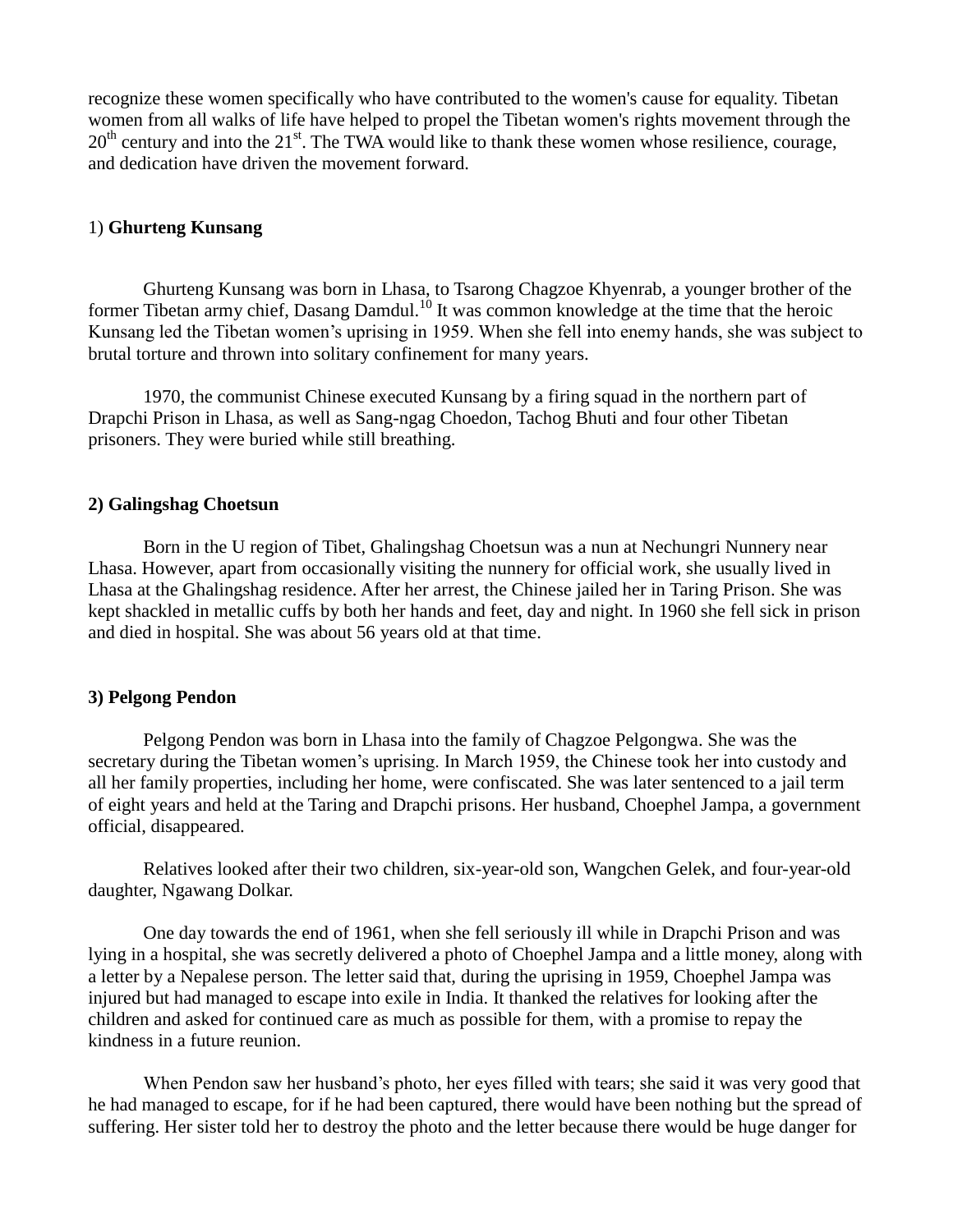her if the Chinese were to find out about it.

One day, Pendon asked an acquaintance to pass a message to her two elder sisters, telling them to come to the hospital briefly. When they arrived, she told them that her ailment had deteriorated a little bit. She said that, going by her recent dreams and current state of her illness, it was extremely doubtful that, despite all her constant prayers and hopes, she would live to receive a visual blessing of His Holiness the Dalai Lama. But she was certain that during her brief life on this earth, she had never knowingly engaged in any sinful conduct. In particular, she expressed certainty that she has done her utmost to sincerely and selflessly perform her duty to her religion, nation and people. She had no regrets dying.

So that she would not need to die in a hospital, Pendon asked her sisters to seek sick leave for her from the prison chief. They, in turn, tried every possible means and finally received permission. They were given a red-stamped permit on the condition that the sisters should be responsible for ensuring that there would be no troubles from Pendon during the period of sick leave. They were required to deliver her back into the custody of the people"s government in case she recovered.

In keeping with her wishes, Pendon was given a small living quarter at Tsamkhung Nunnery, where she stayed for about two months. Every possible kind of available medical care was given to her and she recovered a little bit. As a result, she was able to join the other nuns in their mass prayer services and had the opportunity to devote herself fully to prayers and performing religious services.

One day in 1962, her ailment suddenly deteriorated considerably. Her relatives and her children came and they had a whole day of final togetherness interspersed with emotions of sadness and joy. At 6:00pm that day, she called her son Wangchen Gelek to come close to her. Patting his head with great affection, she told him to be obedient to his aunt and the others, and that she, his mother, would pray for happiness for all of them. After that, she made her son and everyone else to leave her room and she passed away, all by herself, that night. $^{11}$ 

#### **4) Risur Yangchen**

Risur Yangchen was caught and held in Taring Prison, to be later transferred to the Ngachen power station project to undergo forced labor. She was then about 49 years old. After the Ngachen project was completed, she was tried and sentenced to a jail term of 20 years. She was initially sent to Chamdo<sup>12</sup>, and later transferred to Drapchi Prison. After release, she lived in Lhasa, where she died in 1980.

### **5) Pema Dolkar of Gyatso Tashi**

Pema Dolkar was born in Tibet"s capital Lhasa. She took part in the Tibetan women"s uprising in 1959. After China annexed Tibet, the Chinese did not have clear information about her involvement in the uprising, and she escaped arrest. However, not long after, she was exposed during a political education meeting at Tsemonling.

Nevertheless, she could not be prosecuted due to a depression-related disorder (*rlung nas*). There was, therefore, no choice but to grant her sick leave. Although she was unable to sustain herself and remained in bed day and night, Pema Dolkar was kept under the supervision of a Chinese secret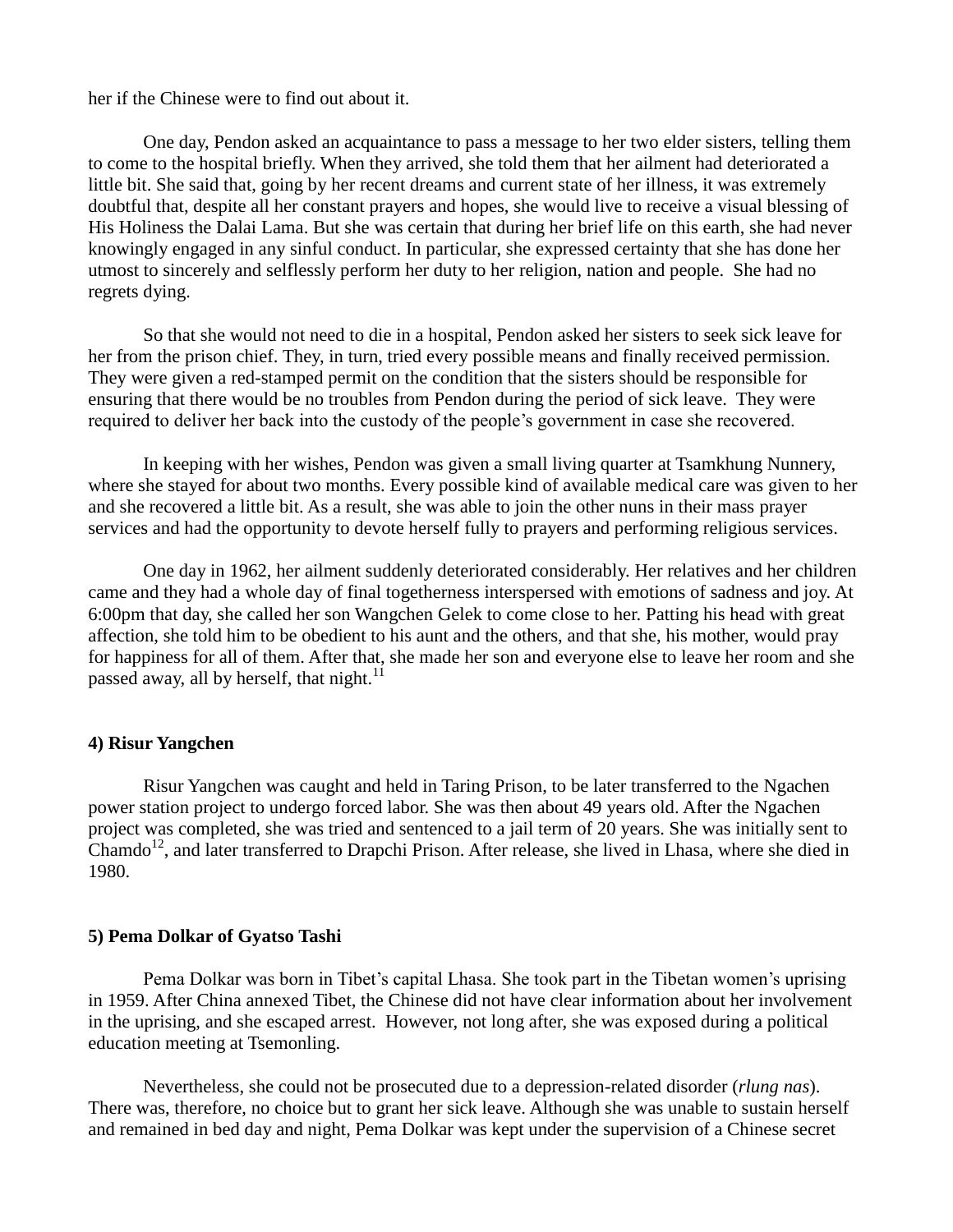service officer until her death in the beginning of 1960, at the age of 52.

### **6) Sonam Dechen**

Nicknamed "Cooking Pot Number Label" (*ha yang lan par*), Sonam Dechen was arrested by the Chinese army and held in Taring Prison. After being tried and sentenced to a 15-year jail term, she was taken to Chamdo<sup>13</sup> to be later transferred to Drapchi Prison in Lhasa. She was about 50 years old then. After completing her jail term, she lived in Lhasa and died in about 1985.

#### **7) Tsamkhung nun Yonten**

Yonten was held by the Chinese troops and held in Taring Prison. After she was tried and sentenced to a 15-year prison term, Yonten was taken to Chamdo<sup>14</sup>; afterward she was moved to Drapchi Prison in Lhasa. She was about 40 years old then. After completing her prison term, she was sent to undergo reform at a labor camp in Kongpo. In 1980, she was able to visit Lhasa and took part in the renovation of Tsamkhung Nunnery. She died in 1990.

### **8) Tawutsang Dolkar**

Tawutsang Dolkar was caught and detained in Taring Prison by Chinese troops. Although it is not clear what length jail term she received, Dolkar was seen held in Drapchi Prison later on. She was about 40 years old at that time. After completing her jail term, she was sent to undergo re-education at a labor camp and died while being subjected to great hardship.

### **9) Sonam Dolma of Ramoche residential compound**

Sonam Dolma was arrested and held at Taring Prison by Chinese troops. There is no information where she was jailed after that. However, after release, she lived in Lhasa. In 1985, she visited India and was blessed with an audience with His Holiness the Dalai Lama. She returned to Tibet and died in 1990.

### **10) Kungashar Kelsang**

Kungashar Kelsang was arrested and held at Taring Prison by Chinese troops. After being tried and sentenced to a jail term of five years, she was taken to Drapchi Prison. She was about 45 years old at that time. After release, she lived in Lhasa. She died in 1990.

### **11) Ama Meymey, who lived below the Meat Market**

Ama Me-me was arrested and held at Taring Prison by Chinese troops. She was tried and sentenced to a jail term of 10 years and was taken to Drapchi Prison. She was about 60 years old at the time. She was granted medical parole in 1970 and died shortly after that.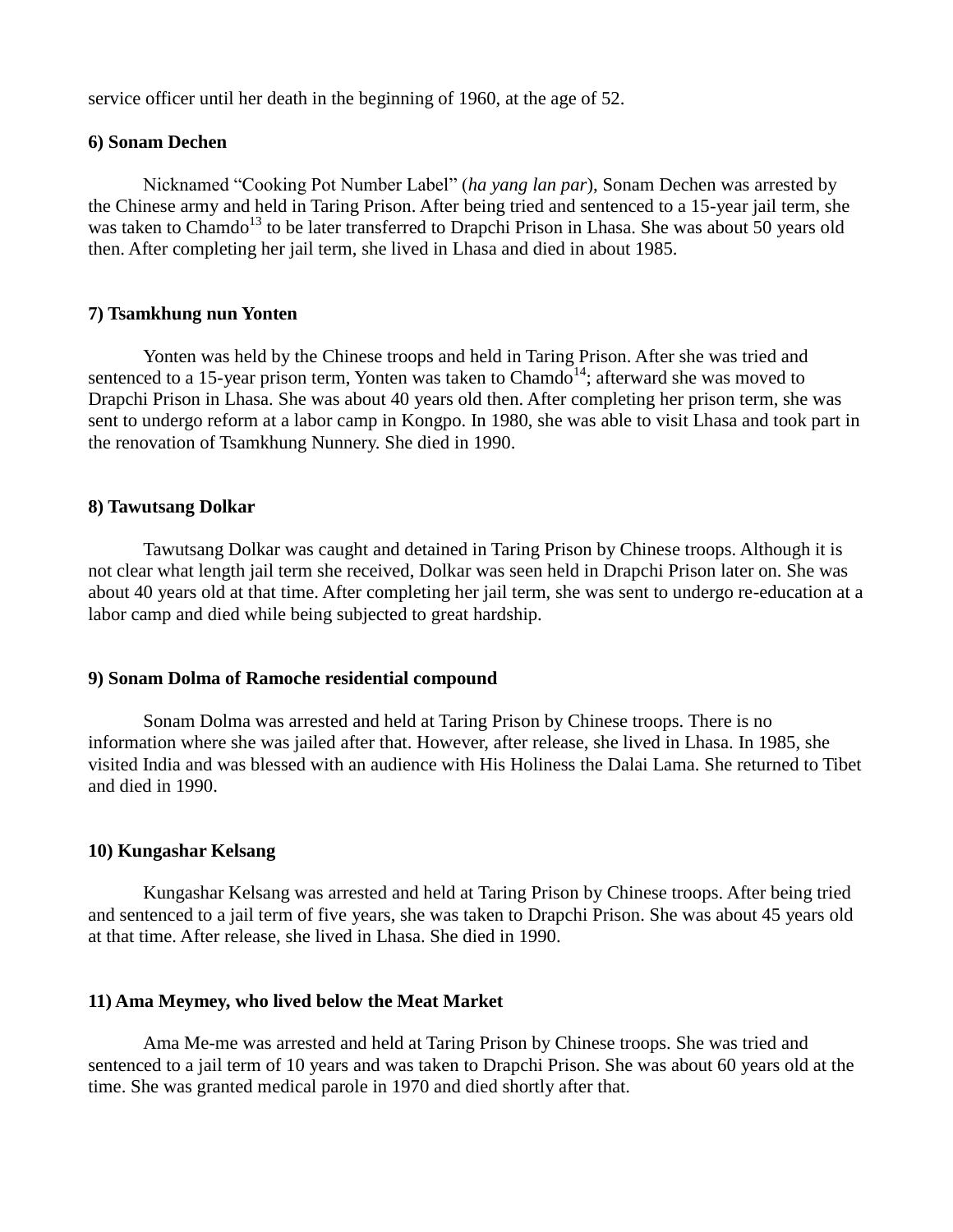# **12) Ama Ga-ye**

Ama Ga-ye was arrested by the Chinese troops and detained at Taring Prison. There is no information about her after that. She was about 45 years old at the time.

# **13) Chime of Shongkha Tsenkhang**

Chime was arrested by Chinese troops and detained at Taring Prison. After being tried and sentenced for five years, she was taken to Drapchi Prison. She was about 50 years old then. She succumbed to lung disease in 1960.

# **14) Dhonden the Drigung Neymo**

Dhonden was arrested and detained in Taring Prison by Chinese troops. After being tried and sentenced to a 10-year jail term, she was transferred to Drapchi Prison. No information could be gathered about her after she was taken to Drapchi. She was about 50 years old at the time of her arrest.

## **15) Sweet-Tea shop owner, MeyMey**

Me-Me was born into a Chinese family living in Lhasa. She had lived in India for a long time when she was a child and could speak Hindi. She served as the interpreter during the women's uprising in 1959 when the Tibetan women visited the Nepalese and Indian embassies to present appeals. She joined the women"s uprising with a firm commitment. After being arrested by Chinese troops, she was held in Taring Prison. She was about 42 years old at the time. No information about her could be obtained after that.

### **16) Ama Masor**

Ama Masor was born in Lhasa. She was arrested by Chinese troops after the women"s uprising and detained in Taring Prison. After several months there, she was sent to work at the Ngachen power station project. She was about 56 years old at the time. She died in 1970.

# **17) Ama Dechen**

Ama Dechen lived at Lhasa Jamyang Kyil. She was about 65 years old when the women"s uprising took place. After being arrested by Chinese troops she was detained in Taring Prison. No information about her could be obtained after that.

### Notes:

1 Political History, Volume II, P. 532-33. "Many tens of thousands of Tibetan women, including from the Tibetan Women"s Association, took part in a demonstration along the Bharkor circuit of Lhasa, shouting slogans of such volume as from a thunder, saying Tibet is Independent! Chinese communists Quit Tibet! In this manner, they marched to the Indian and Nepalese embassies. There they urged for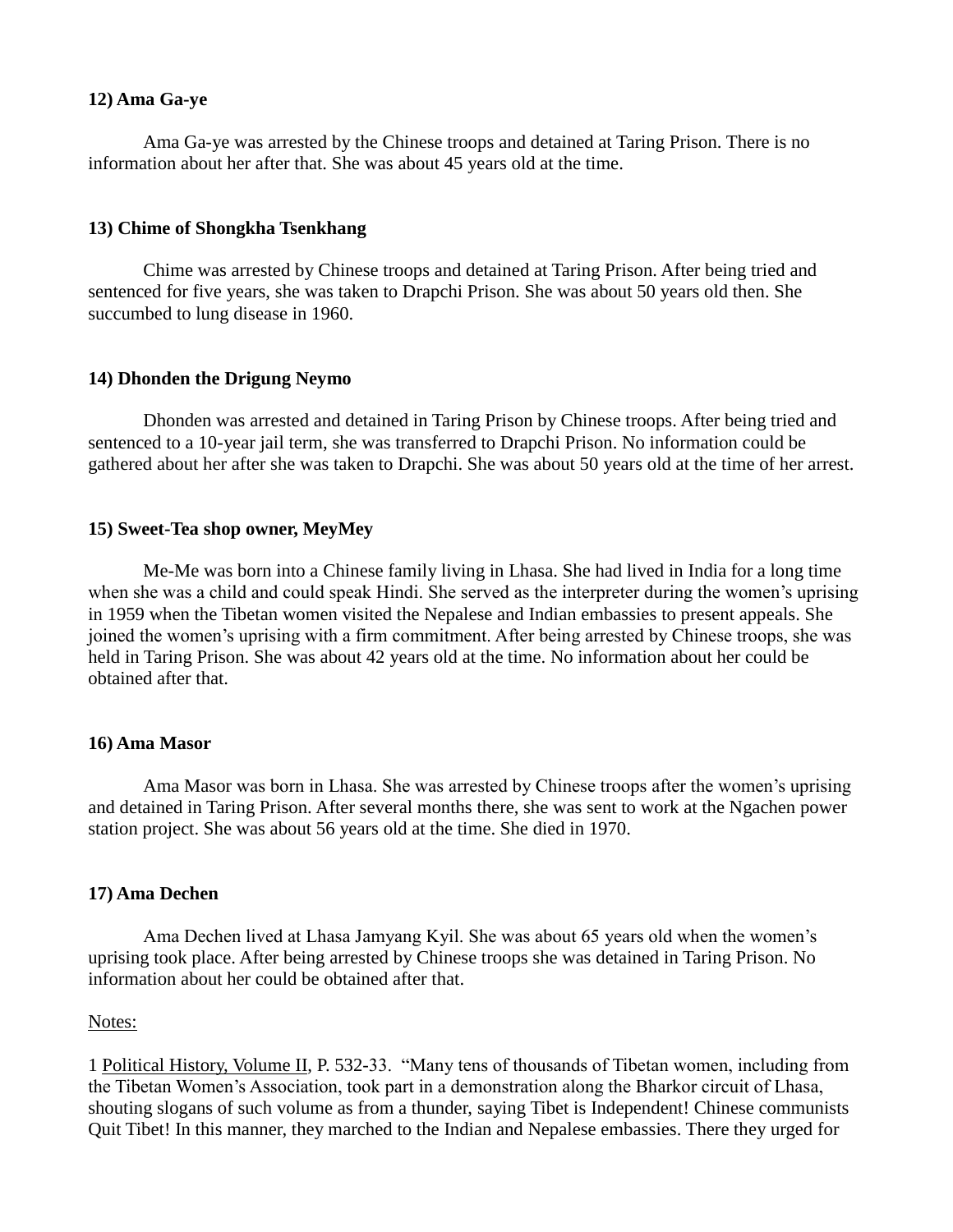mediation over China"s invasion of Tibet and support for the Tibetan people"s feeling and wishes." Daughter of Tibet, P. 328, line 14. The book talks about the protesters marching to the Indian embassy and making an appeal to the Indian ambassador there, Mr. Chibar. Although the book does not specifically say that a document was presented, the Chinese publication The Story of Tibet's Revolution (*bod kyi gsar brje"i lo rgyus*) published in August 1992 by the Tibet Autonomous Region People's Publishing House, says at p. 328, line 4, "documents announcing Tibet's independence were presented and it was proposed that India mediate for the withdrawal of the Chinese."

The Dolma Magazine issue of 1994 also states: "(The protesters) visited the Nepalese embassy and the Indian embassy at Dekyi Lingkha and presented to them appeals to testify to the truth about Tibet"s independence. Likewise, a protest letter was presented to the headquarters of the communist Chinese."

2 Lukhangwa Sonam Dekyi said that she visited the office of the Tibetan Women"s association to offer donation on the day it was inaugurated at Tsemonling and on that basis this date was ascertained.

3 Told by nun Lobsang Dekyong of Gyatso Tashi Nunnery.

4 My Life Forged in the Fire of Hell (*nga"i mi tshe dmyal me"i nang btso sbyang byung ba*), p. 24, line 8. On being asked, the book"s author and protagonist Pelgong Lobsang Yonten said that when he saw the Tibetan Women"s Association members performing the incense-burning prayer ceremony on the Chogpori, it was the third day since he had returned to Kunling and the date has been ascertained on this basis.

5 Although nun Lobsang Dekyong of Gyatso Tashi was not sure of the date of the third event of the Tibetan women"s uprising, she did say that on the dawn of the day after it, the Chinese began their violent repression. It is acknowledged by all that the Chinese launched their first violent repression over Lhasa on March 20, 1959, hence the above date.

6 Daughter of Tibet (English), P. 14, published by Songtsen Library.

7 Told by nun Lobsang Dekyong of Gyatso Tashi.

8 A tale of Fruits of Courage Derived from the Story of My Life (*mi tshe"i lo rgyus las "phros pa"i gtam thabs byus snying stobs kyi "bras bu*), p.206, line 12

9 My Life Story, the unadulterated, Natural Copper. See p.384, line 3, published by LTWA

10 Daughter of Tibet. See p. 328, line 5.

11 My Life Forged in the Fire of Hell. See p. 129, line 13 to p. 140, line 14.

12 Spark in a Rainstorm (*char rlung khrod kyi me stag*). P. 63, line 2. It says she was transferred from Chamdo to Lhasa along with Gojo Ani Pachen Dolma.

13 Spark in a Rainstorm. P. 63, line 2.

14 Spark in a Rainstorm. P. 63, line 3. It is also stated that the group included about 20 other women prisoners as well, including Choenyi Wangmo and Pema from Lhokha.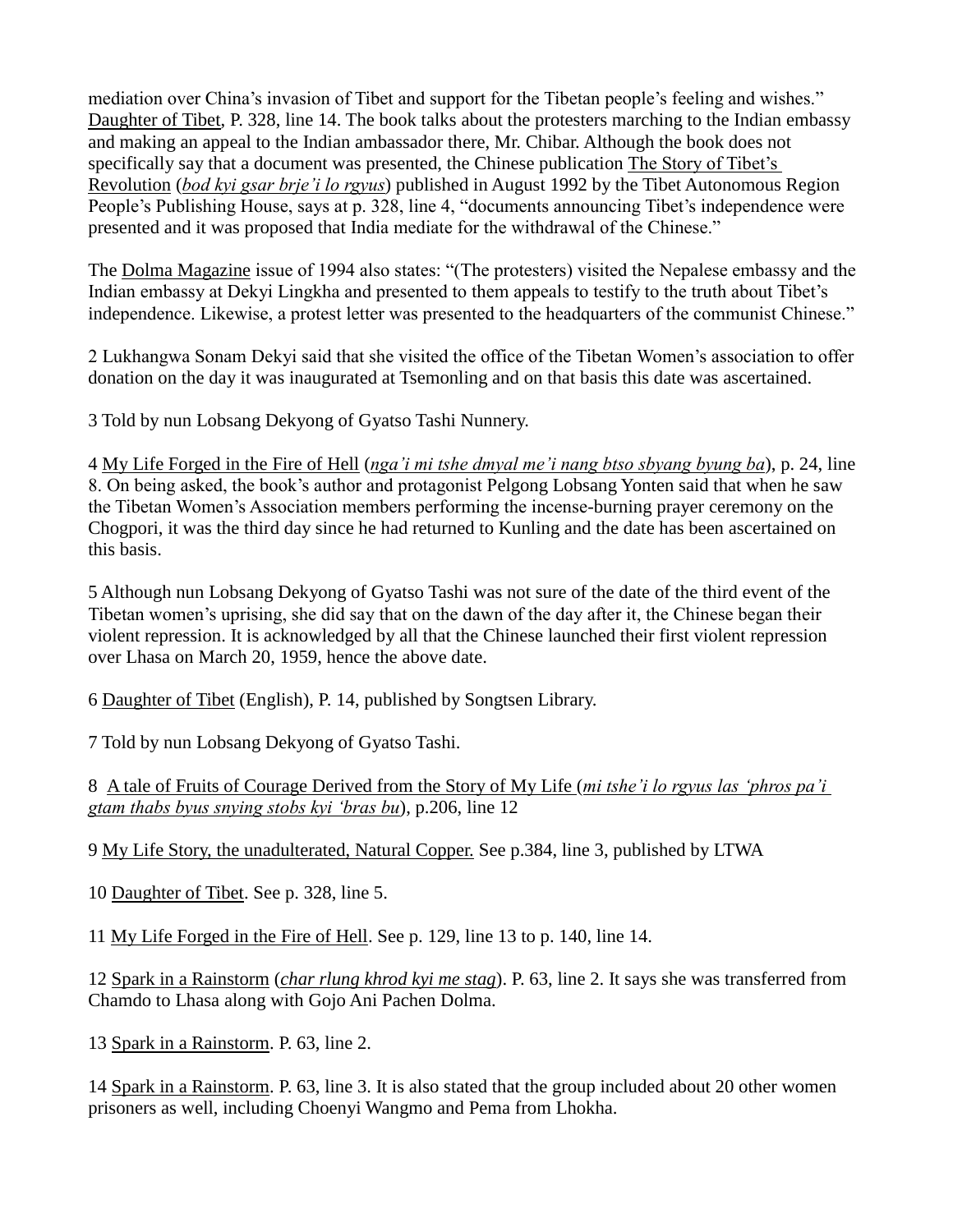# **Chapter Three**

### **Tibetan Women's Association in Exile:**

#### **Ka-Dor Women's Friendship Association; Northeast India**

In the spring of 1959, after the Tibetans fled into exile and arrived in India, there was talk among the women who had reached Kalimpong of establishing a women"s association. At the same time Maja Ngawang Thutob, Chaba Rinpoche and Ku-ngo Tashi Pelrey also urged that a women"s association be set up. Pursuant to this, the women held several incense-burning prayer ceremony gatherings.

Then, in the first Tibetan month in 1960, Shi-tse Noyon Dewang, Tashi Yangzom of Denyentsang, Dekyi of Charasipa, Dolma of Setoe Lhoma, Gawa Youndon of Jamyang Kyil and Ama Choezom of Phagri Lachi began to hold frequent meetings at De-nyentsang. In those open discussions, in which everyone spoke without any reservations, it was stated that, at such a critical juncture in the history of the Tibetan nation, it was unthinkable that the Tibetan women who had managed to escape into the free world remain inactive. In order to continue the campaign initiated with the founding of the Tibetan women"s association on March 12, 1959, discussions were held about the need to set up a women's association in exile. It was decided that the question of whether it was desirable to set up such an association should be posed at a public meeting open to everyone. And so, on the  $10<sup>th</sup>$  day of the second Tibetan month in that year, an incense-burning prayer ceremony was held at Tharchoe Gonpa in Kalimpong. All Tibetans in the area took part. After the ceremony was over, it was announced that a decision had been reached to revive the Tibetan women"s association in Kalimpong and to commemorate the accomplishment of the women of Tibet on March 12, 1959. The potential benefits of setting up a women"s association, extending cooperative and complementary roles both to the Tibetan public and the Tibetan government, were announced. The entire gathering of Tibetan women at the ceremony was greatly moved by the initiative and they unanimously approved the decision. And so, exactly a year after the Tibetan women"s association was set up in Lhasa, a formal announcement was made informing the public of the Tibetan women's association in exile.

At that time, although no leadership titles were officially given, a Governing Body of eight was elected - Shi-tse Noyon Dewang, Gawa Youdon, De-nyentsang Tashi Yangzom, Dolma of Setoe Lhoma, Ama Choezom of Lachi, Dekyi of Charasipa, Dadon the daughter of Drigung Neymo, and Lhasawa Ama Yangchen. Lady of Gyatso Shar Nornang and a number of Phagri mothers made major fruitful contributions at every stage of the association"s conception, and continued these contributions after its formal launch. Regarding the success of their future endeavors, these women took a solemn oath before the Red and Black (Nechung and Palden Lhamo, respectively) state protector deities to dedicate themselves to work cooperatively for the good of the public interest. Their resolution consisted of at least five points:

One: All the members of the Tibetan women"s association shall forthrightly follow the leadership of His Holiness the Dalai Lama; none shall join welfare associations or groups of other kinds.

Two: The members shall strive to preserve and promote or, as the case may be, revive the religion and culture of our Snowland.

Three: The members shall observe the norms and proper behavior of being a (Tibetan) woman without any dilution thereof.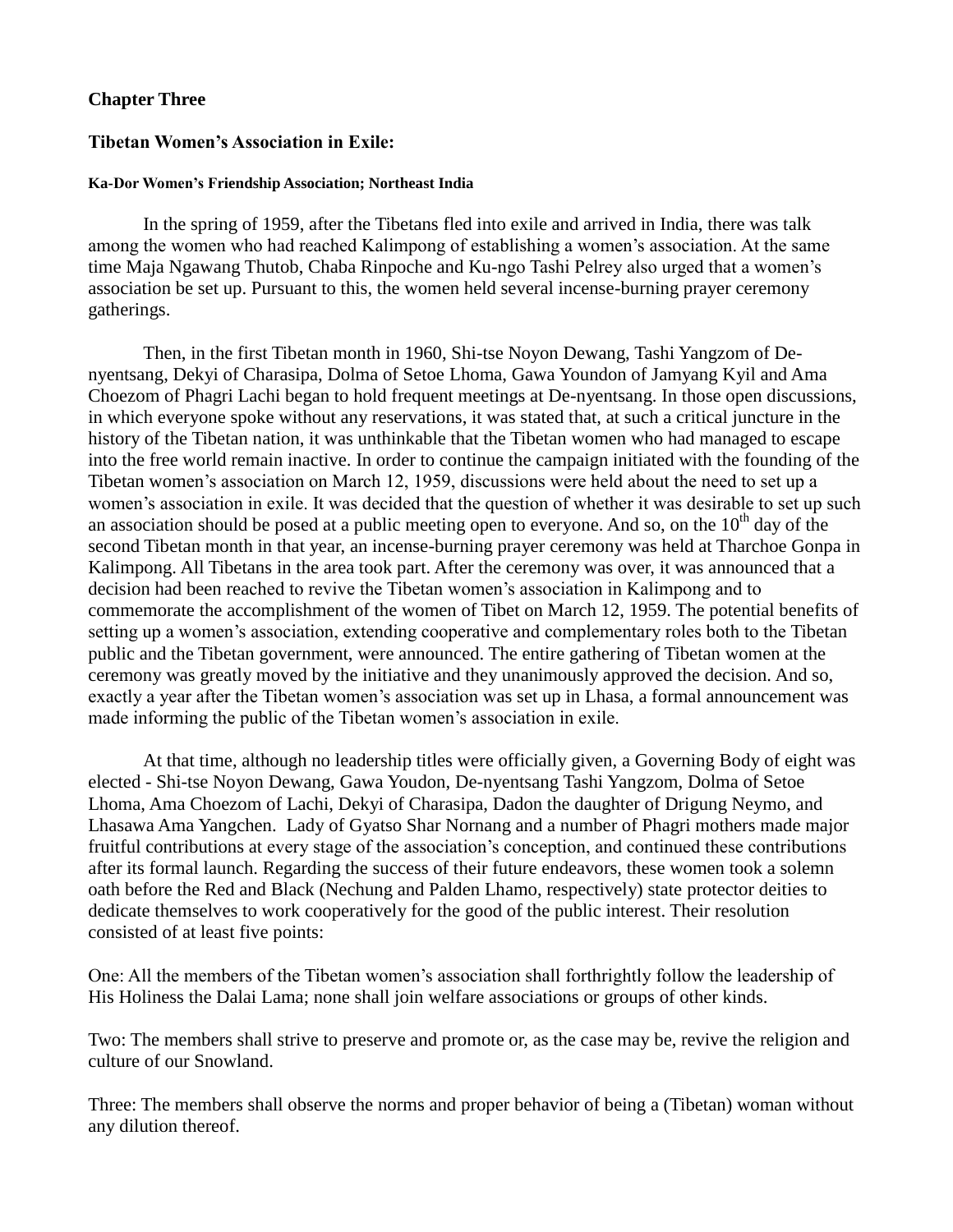Four: Care shall be provided to compatriot Tibetan women living in difficult circumstances.

Five: The members shall refrain from such debased practices as business dealings in liquor and gambling.

Other commitments included holding an incense-burning prayer ceremony every month on the day of His Holiness the Dalai Lama"s *bla bza"* (Wednesday), and making timely announcements of important developments to the public.

In that year, when it became known that the Chinese Premier, Mr. Zhao Enlai, would visit India in February, the members of the women"s association and the *Panchey*<sup>1</sup> welfare group decided to lead a protest in the Indian capital, New Delhi. A three-point resolution binding everyone wishing to take part in it who wished to participate in the demonstration was adopted.

Thus resolved, a tightly crowded gathering of Tibetans stood in readiness to stage a protest against one of the principal Chinese characters responsible for subjecting so many Tibetans to such harsh and ongoing hardship that there was no end to the flow of their sweat and blood; he was responsible for driving several tens of thousands of Tibetans into exile where, on account of alien natural elements and difficultly maintaining a livelihood, large numbers were dying on a daily basis; he had helped to brutally alienate the Tibetan people from their own land, parents, and children - whether by geographical barrier or death - even as the sea of blood that had flooded the land of snows had barely dried up.

However, on the appointed day of the crowd"s departure, the protesters were denied permission to demonstrate by the government of India. The local police stopped them successively at the bus station, about eight kilometers away at Tashidrag Bridge, and at Zibug Bridge located about 26 km away. Nevertheless, some women, Kalimpong Tibetan Welfare Officer, Mr. Thupten Nyima, the Phala estate resident, and some others managed to slip through hidden passages and make it to Siliguri town. But as they prepared to take the train to Delhi, having successfully purchased tickets, the police stopped them. In desperation, Shi-tse Noryon Dewang, Dechen Tsomo of Khangmar Eshu and Drigung Neymo"s daughter Dadon flung themselves over the railway track without care for their lives. As a result, the train could not leave on schedule, and the incident was widely covered in the press. The Tibetans then returned to Kalimpong where they burned pictures of Chinese leaders and the Chinese national flag while holding a very angry protest rally.

The main routine functions of the Kalimpong-Darjeeling Tibetan women"s association included observing the yearly Tibetan festivals and, especially, organizing "a thousand religious offerings" (*stong tshogs*) prayer service on the  $15<sup>th</sup>$  day of the fourth Tibetan month every year at the Tharchoe Gonpa in Kalimpong.

On one occasion, after His Holiness was informed about the establishment of the Tibetan women's association in the region and about its objectives and functions, an immediate acknowledgement was received. The acknowledgement was read out at Tharchoe Gonpa by the Welfare Officer Ku-ngo Namseylingpa in the presence of the monastery's lama-tulkus, and both the lay and religiously ordained Tibetan public. It was announced that His Holiness the Dalai Lama had named the association as the Ka-Dor (Tibetan) Women"s Friendship Association (ka rdor bud med mthun grogs tshogs pa).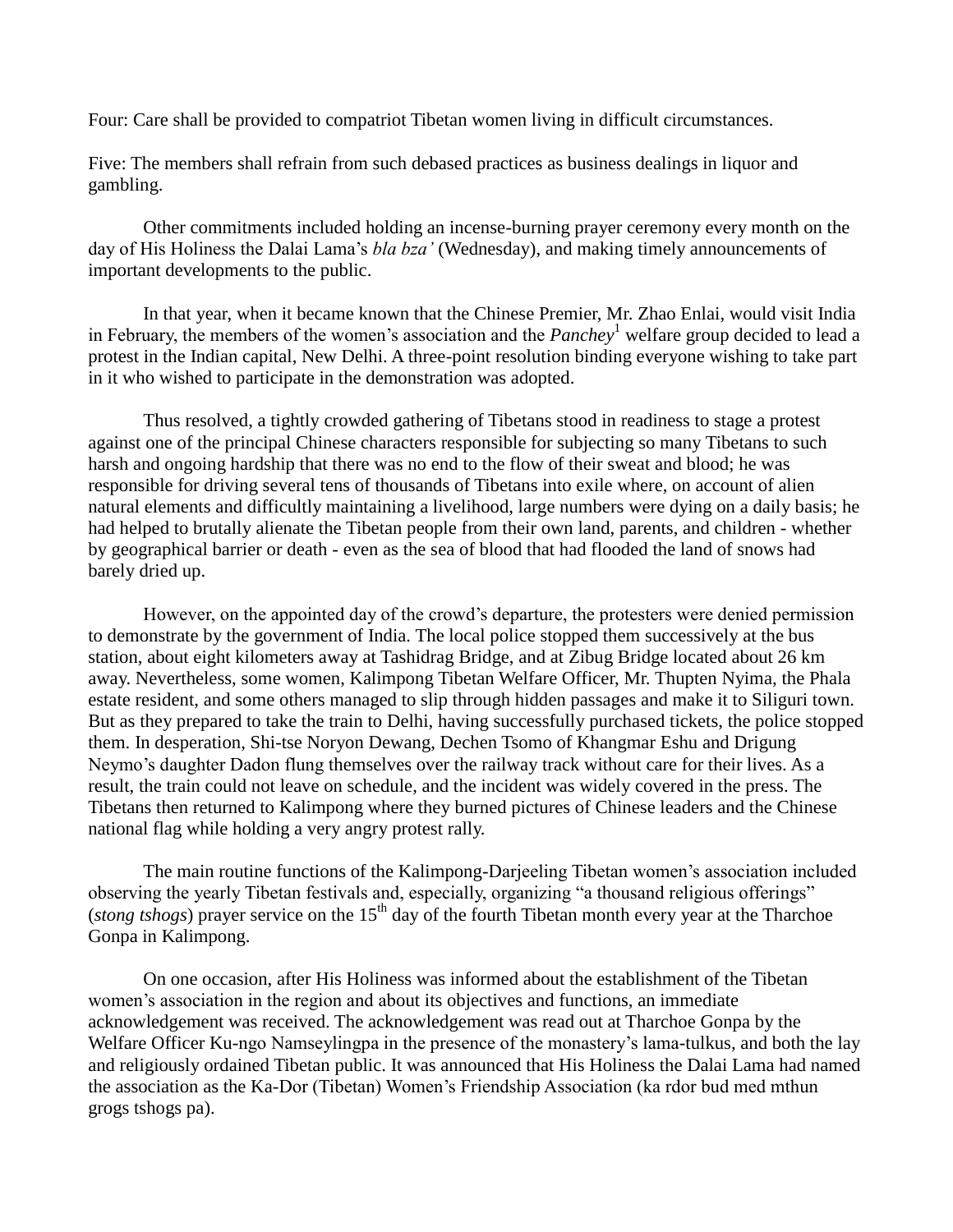When it appeared certain that, thanks to the kindness of His Holiness the Dalai Lama and the unity of the people, the Tibetan struggle in exile was achieving a certain level of stability and strength, the Taiwanese Kuomintang"s Mongolian and Tibetan Affairs Commission launched a naked policy of beguiling in an effort to gain control of the Tibetan community in exile. Thus, by enticing Tibetans in exile who had been rendered extremely poor, it launched a vicious campaign of destroying the strength of their unity.

In connection with this, after engaging in smooth-talking designed to deceive and plot, fairly significant numbers of Chinese people impersonating students were sent to monasteries in Tibet. These Chinese wore the masks of religious practitioners, but engaged in subverting Tibet"s development for the future. In particular, they were responsible for subverting the revolutionary visions of great people like His Holiness the Thirteenth Dalai Lama and Tsipon Lungshar. Their foul deeds are clearly visible in today"s mirror of time.

Tibetans were, thus, not solely to be blamed for having failed to modernize their country in earlier times. The British government, successive Chinese regimes and, especially, the Kuomintang also shared the responsibility. In view of this, China historically remains the most heinous enemy of Tibet. The Ka-Dor Tibetan women's association, keenly aware of this, used the monthly incenseburning prayer ceremony to educate the Tibetans about it. As a result, a resounding blow was struck on the prospects of the success of the enemy"s immoral designs.

When the women in the Ka-Dor region learnt that the monks at the Tibetan religious centers in the Buxar area were faced with great scarcity of religious texts, they sought to address the problem. It was proposed that, for the coming year"s *stong tshogs* prayer service, the religious text Graduated Path to Enlightenment (*byang chub lam rim*) be printed. The women consulted Tehor Kagyur Rinpoche, who complimented the idea and called for donations be collected from all sections of Tibetans so that all might gain merit. For the success of the initiative, the governing body members divided the responsibility equally amongst themselves. The religious department of the Tibetan government in exile, having been informed of the initiative, expressed great happiness and also made a generous contribution.

Apart, undoubtedly, from the members of the TWA, token donations were sought from all sections of Tibetans by appealing to their sense of religious merit. It was decided that, rather than using type for typesetting or a typewriter, the traditional Tibetan method of wooden block printing should be used. Wood block engravers were sought out everywhere and it was learned that such engraving was being practiced at the Karmapa"s seat in Gangtok. As soon as the seat"s Chagdzoe (manager-cumtreasurer) agreed to take on the task, wood for the blocks were purchased in Kalimpong and sent to Gangtok and, after some time passed, the project actually begun. While the Ka-Dor Women"s Friendship Association carried out its work, Committee members responsible for its fund dutifully collected donations small and large and defrayed the costs. Narrative and financial reports were lucidly written every six months and sent to the Home Department of the Tibetan government in exile.

The subversive activities of the Taiwanese Mongolian and Tibetan Affair Commission have been referred to before. During that period, the Taiwanese commission's agent Amdo Tsepak Dorje's relative Phuntsok and his deviant collaborator Gyami Kangkyog<sup>2</sup> (limping Chinese) had infiltrated the Tibetan community. The women"s association carried out their commitment to their country by making a stark and thorough exposure of their subversive identity, dealing a resounding blow to their character and leaving them defenseless and in utter shame. They took to using threats against the responsible members of Ka-Dor Women"s Friendship Association, rendering it difficult for them to remain in the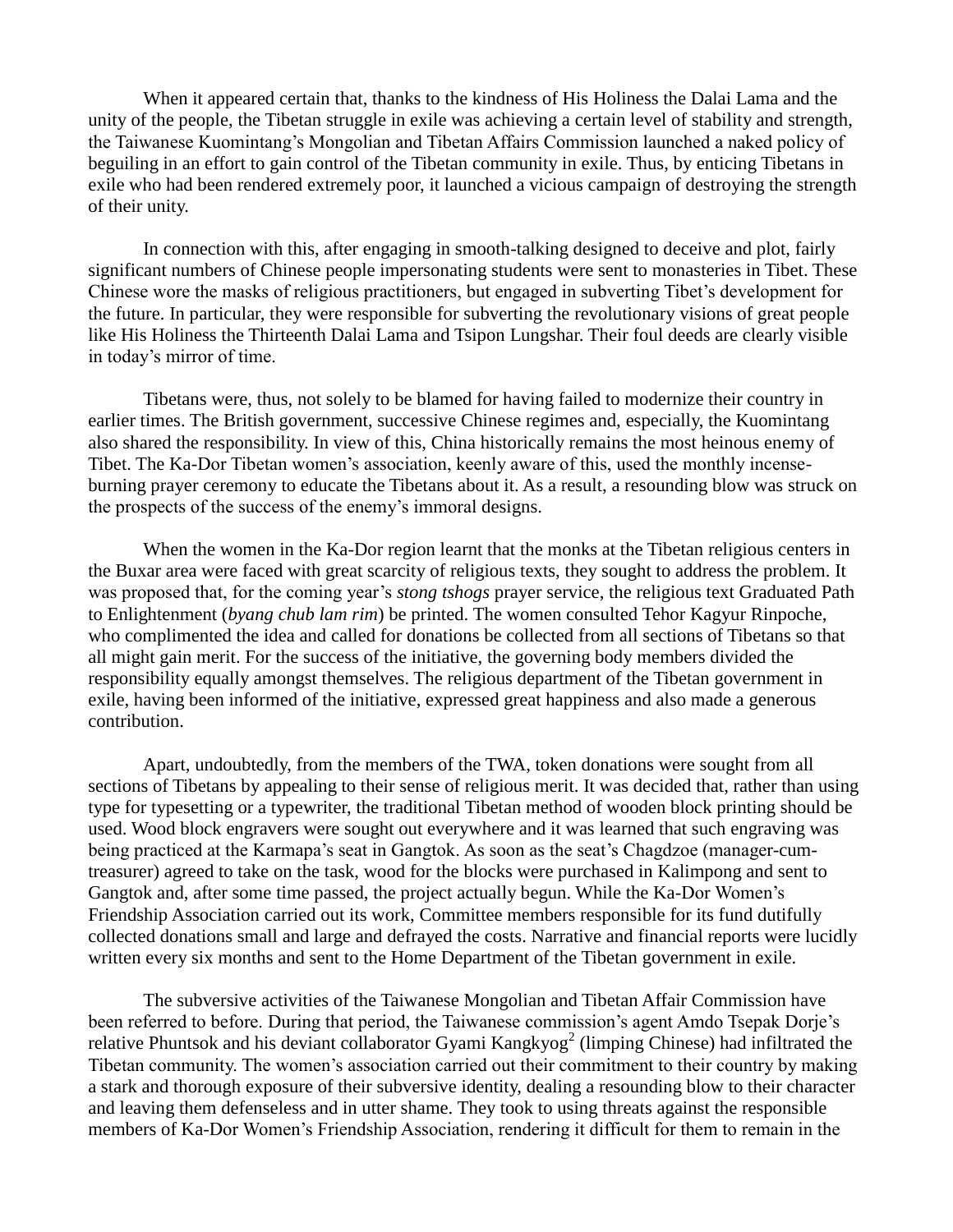place. In light of this, the Tibetan government in exile acknowledged their achievement and did its best to protect them.

Later on, De-nyentsang Tashi Yangzom left the organization to serve as a foster mother at the Tibetans Homes Foundation, Mussoorie. Shi-tse Noyon Dewang and some other members successively moved to Rajpur in the state of Utter Pradesh.

## Notes:

1 Refers to Number 5 in Indian language.

2 He earlier lived in Shigatse, making lamps, but was expelled by the Tibetan government on spying suspicion.

## References:

1 Memoriam to Heroines, Life Story of a Tibetan Woman (*dpa" mor dran gso, bod kyi bud med cig gi thog mtha" bar gsum gyi lo rgyus*) Printed by Shi-tse Noyon Tsang.

Interviewees: 1 Shi-tse Noyon Dewang 2 De-nyentsang Tashi Yangzom

#### **Tibetan Women's Co-operative Society, Dharamsala**

In the 1960s, people coming to India from outside could receive blessing from His Holiness the Dalai Lama whenever they wished. The public in Dharamsala used to get a monthly visual blessing, during which His Holiness used to devote significant time to giving religious and political advice. During one such lecture, His Holiness said, "During the period of change in Tibet, a women"s association was set up and it undertook great and numerous campaign actions.

"We have come into exile not as an attempt to take care of ourselves but with an aim to struggle for freedom. Hence, if a women"s group is set up in Dharamsala, it will be beneficial both to the fundamental interest of Tibet and for the welfare of the Tibetan public even though this may require dealing with many difficulties."

Less than a month later, in January 1963, Kelsang Tsomo, Tseten Dolkar and a group of six women started making contacts and holding discussions. They eventually drafted a proposal to set up a Tibetan women"s co-operative society. This was reported to His Holiness the Dalai Lama and his two tutors. His Holiness personally granted Rs. 10,000 while his two tutors provided substantial contributions. Donations were also collected from Tibetans, both men and women, who had the means to donate varying amounts. Businessman Sonam Dorje donated Rs. 1,000 and he became famous as "Tongtrak-wala" (a combination of Tibetan and Hindi words meaning "man who gave a thousand").

Kelsang Tsomo and the others who took the main responsibility for the project leased the big building where the co-operative society has its office to this day and had it renovated substantially. Following discussions among them, Kalon Phala Thubten Woeden and Taklha Tsering Dolma were made its honorary heads while Rikha Dolma, Lady of Chamdo Yabtsang was made its chief executives.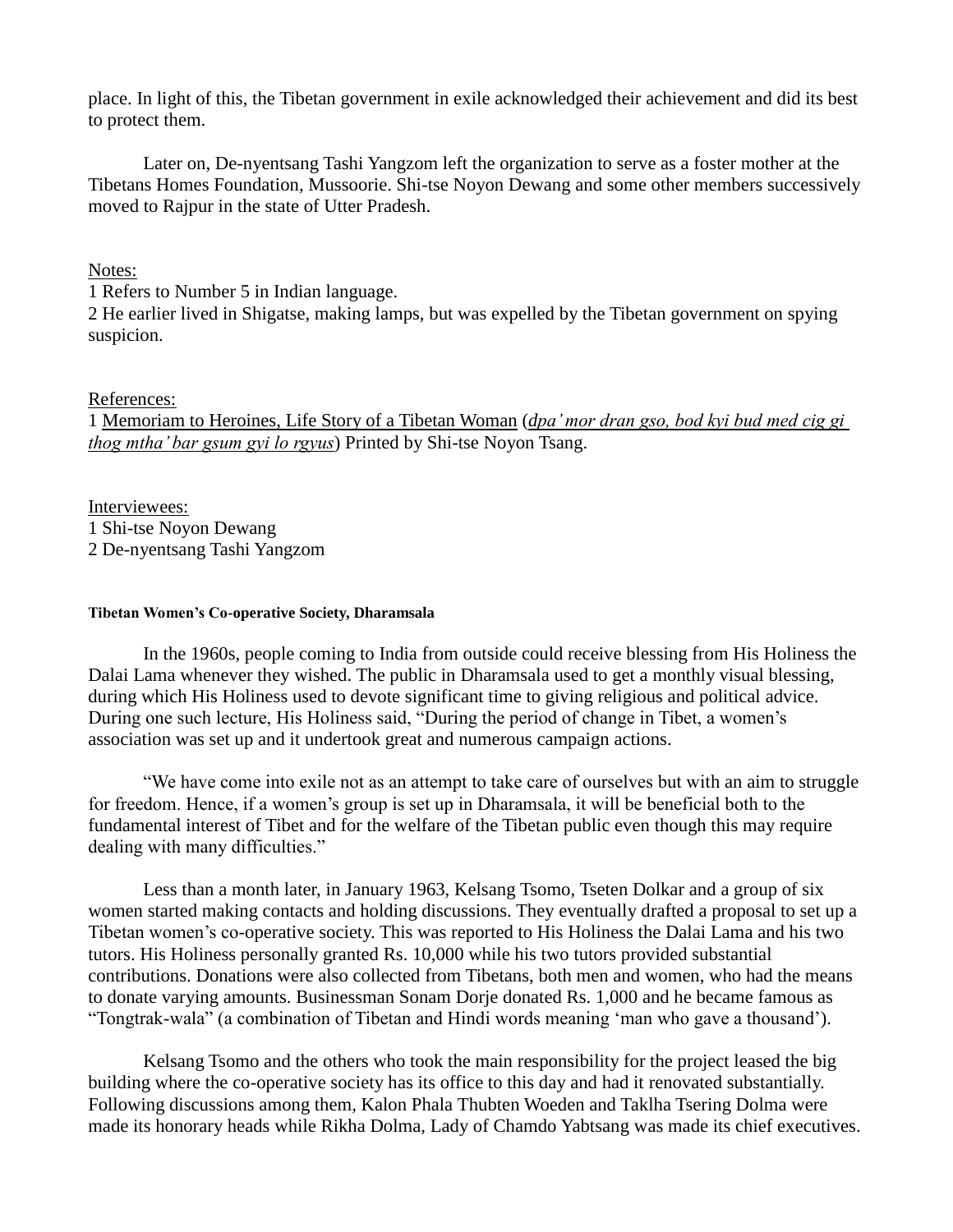For external relations and daily supervision, Kelsang Tsomo and Tseten Dolka were appointed. Kyirongwa Dingpon was appointed the office head, with Dromowa Tashi as assistant.

The Tibetan women's Co-operative Society was formally launched at a ceremony on April  $10<sup>th</sup>$ that year<sup>1</sup> and speeches were given by about six dignitaries, including Kalon Phala Thubten Woeden, Taklha Tsering Dolma, and Indian dignitary Mr. Malik Sahab. After some days, U-Tsang Deputy to the Tibetan parliament in exile, Mr. Wangdu Dorje arrived and allocated tasks to the workers in areas such as sweater knitting, wool spinning, and wool washing based on their own choices. The wool-spinners were all family mothers and they managed to complete about one kilo of wool per day. The sweater productions were taken by businessman Sonam Dorje and an assistant to other places for sale.

Although the Tibetan women"s Co-operative Society at Dharamsala was set up to benefit the initiative of women, there was no discrimination as far as its workers were concerned. At that time, all Tibetan families in Dharamsala, except for about three, were employed at the co-operative, which had about 70 workers. They took part in putting up *lungta* prayer flags and performing incense-burning prayer ceremonies on Tibetan festivals such as His Holiness the Dalai Lama"s birthday and building roads in and around Mcleod Ganj town. They were of significant help, in particular, to those who were destitute and sick.

# Notes:

# 1 Handbook of Basic Tibetan Information (*rgyun mkho"i bod gnas lag deg*). p. 269, line10.

## Interviewees:

1. Tseten Dolkar who currently lives in Dharamsala and was among those who played leading roles in the co-operative.

2 Acho Pasang and his wife granny Nordon who now live at Dekyiling.

### **Formation of United Women's Association at the Co-operative Society in Dharamsala**

In the third Tibetan month of 1964, the Kalimpong Tibetan women"s association completed the printing of the *Lamrim* text. And so, in June, Noryon Dewang, Drigung Neymo Dadon, Lumogang Tsering Pelmo and Norzom from U.P. state, and the remaining member from Kalimpong arrived in Dharamsala to offer the very first copy to His Holiness the Dalai Lama. The Tibetan women"s Cooperative Society had, of course, already been established in Dharamsala at that time. In addition, delegates representing Tibetan women in Shillong, Mainpat, Shimla, Changlang and Dalhousie also arrived one after another. They also brought the information that would be used for the fundamental good of the public. Altogether, some 45 delegates gathered in Dharamsala, and it was agreed upon that those scattered in other areas would be considered a part of the Dharamsala co-operative society.

The very first print copy of the Lamrim volume was presented to His Holiness the Dalai Lama during an audience, along with the leftover Bhutanese papers and the woodblock printing plates complete with their container. Advice was sought for future activities. His Holiness urged Tibetan women to stop indulging in vice practices in major cities in India, and called for the improvement of regional associations so that the set up would be on par with mainstream women"s groups across the globe. He said that, at a time when the Chinese had embarked on a campaign to obliterate the Tibetan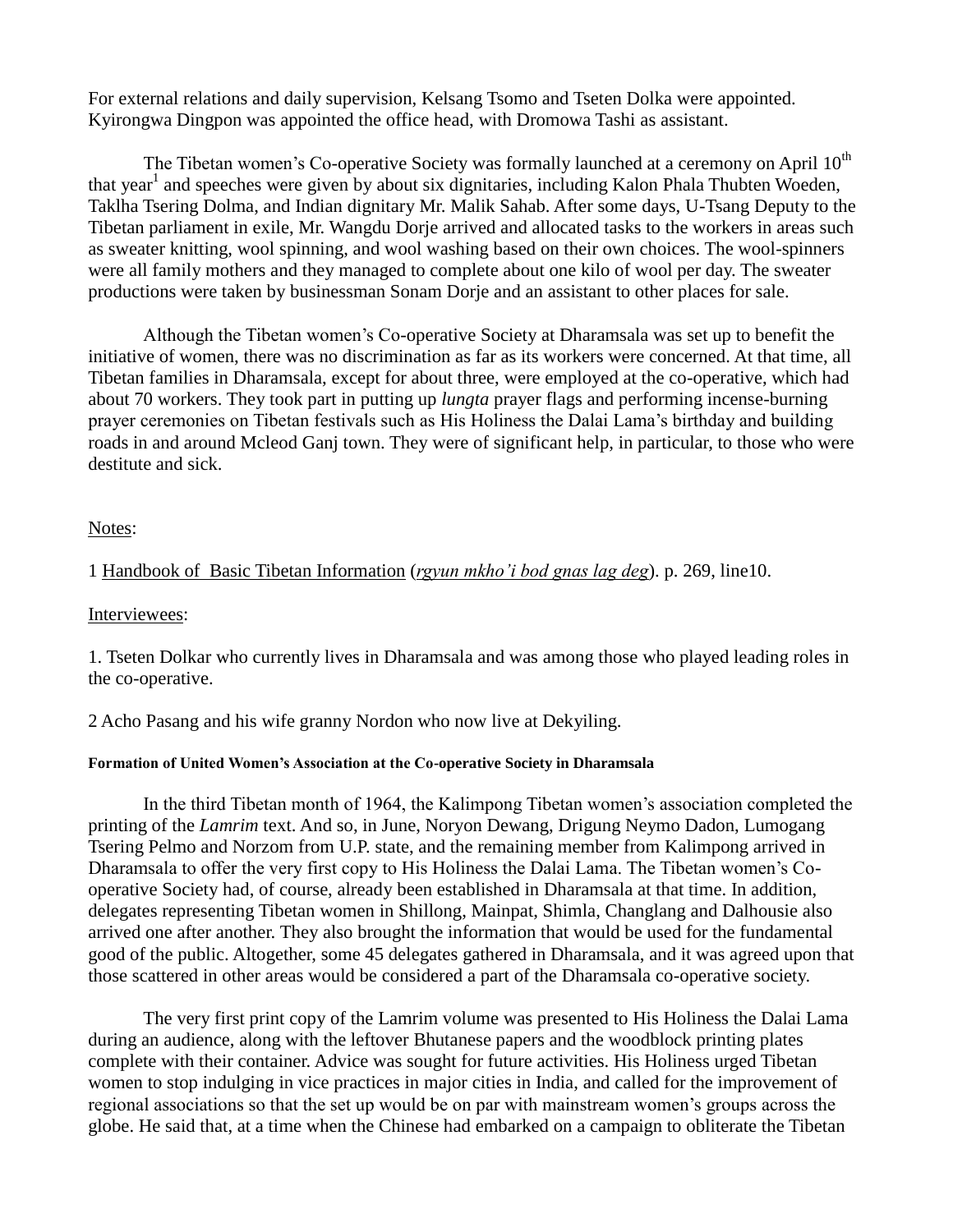race, it should be ensured that the Tibetans were brought up as true Tibetans.

Spurred on by His Holiness the Dalai Lama"s call for the improvement, the members of the women's association held a series of discussions. In the end, Taklha Tsering Dolma was made the President, and Chamdo Yabtsang Ama, Tikha Dolma, Kelsang Tsomo and Tseten Dolkar were confirmed in their existing positions under her. A ceremony was held, at which all the members offered ceremonial scarves to Taklha Tsering Dolma. Discussions on future work were held over several days. As advised by His Holiness the Dalai Lama, it was decided that the Tibetan women living in the major cities in India should be brought together. To ensure their livelihood, it was suggested that the handicrafts section of the women"s co-operative society in Dharamsala should be improved. For this purpose, the members made donations of varying amounts. A resolution was passed to set up regional Tibetan women's associations.

After the meeting was concluded, the members attended banquets held in their honor and were presented shows by the Tibetan Children"s Village and the Tibetan Institute of Performing Arts. Several people, including the two senior tutors of His Holiness the Dalai Lama, the Prime Minister Lukhangwa Tsewang Rabten, former Education Minister Jangsa Choeze, and former Minister for religious affairs, Chogteng, gave the highest-level appraisal to the achievements of the women"s association. They also provided counsel on the association's future activities.<sup>1</sup>

Three years after the Tibetan women"s co-operative society was set up in Dharamsala, and two years after the consolidation of the Tibetan women into a single association, there was a decline in sales-turnover in the local area, coupled with inadequate knowledge and experience in relevant fields. Workers could be paid only just enough to feed themselves, even though they had been toiling for nearly three years. At one stage, they had to work through the day and night. There were, however, no other livelihood opportunities in the alien land and keeping in mind the greater good and wellbeing of the community, everyone worked with dedication and a genuine sense of selflessness. Instances of those showing dissatisfaction were very few, if any at all.

According to granny Nordon and Acho Pasang, who now live in Dekyiling and worked in the area at the time, "During the period we both worked in the co-operative, we did not have enough to spend on our daily necessities, and, as a result, had to sell the household items and ornaments we had brought from Tibet."

Gradually, however, the workers left to seek other means of livelihood and turnover at the cooperative in Dharamsala began to decline. Nevertheless, it still exists today, solving the employment problem of Tibetan men and women while helping to preserve and continue the traditional Tibetan handicrafts. The reason for this lay mainly in the fact that the Tibetan government in exile took over its administration at a later stage; it is the fruit of the hard work put in by those who were there from the beginning and those who worked on the project during its early stages.

During the early days of the establishment of the co-operative society in Dharamsala, Doctor Ama Lobsang provided uninterrupted monetary donations to help it overcome hardship. Kelsang Tsomo donated her salary to the cooperative right from the time of its conception while devoting whatever time she could, day and night, working to keep it afloat. People today still remember the gratitude owed to them. And, in further contribution to her humble actions, TWA supported Kelsang through her retirement and gave her hospice care in her dying days.

Kelsang Tsomo was born in Dotoe and had been living in exile in India since before 1959. She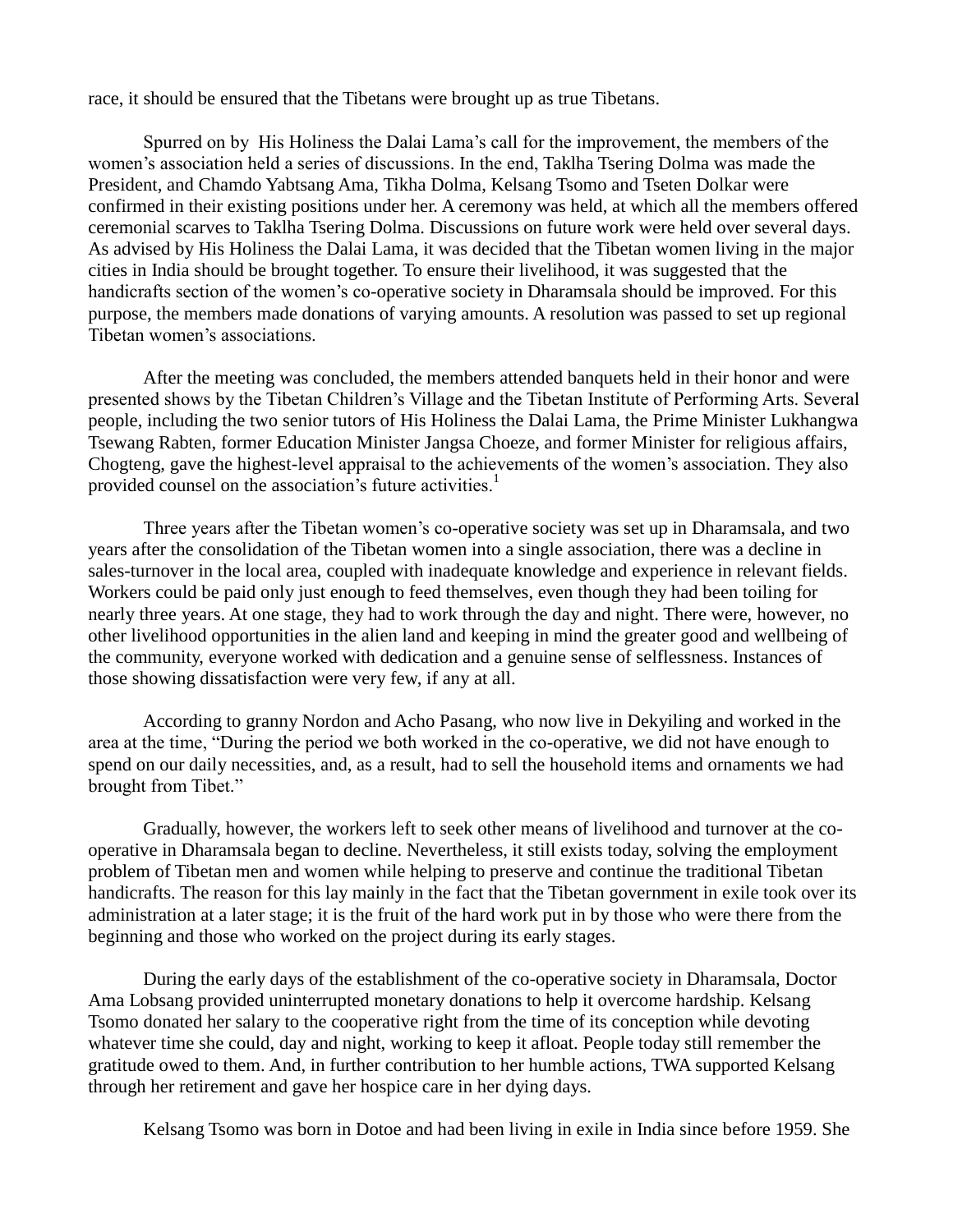knew the language and practices of the land so that, after she moved to Dharamsala, the government of India gave her the job of security women for visitors to the Dalai Lama. She routinely helped the needy by giving them whatever she had.

Notes:

1 Memoriam to Heroines. See p.72, line 16.

Interviewees:

1 Noyon Dewang 2 Tseten Dolkar 3 Acho Pasang and granny Nordon, a couple living at Dekyiling

#### **Tibetan Women's Association, UP state**

Not long after the women"s associations were consolidated with the women"s co-operative society in Dharamsala, Noyon Dewang and Dadon made an announcement of a speech by His Holiness the Dalai Lama to the gathered public during an incense-burning prayer ceremony in Mussoorie. They called for the set up of a regional Tibetan women"s association in keeping with His Holiness the Dalai Lama"s wish and in the fundamental interest of the Tibetan cause. They presented a proposal letter to the head of the Tibetan Homes Foundation School, Mrs. Rinchen Dolma Taring. Her permission was thus obtained to gather a list of the women in the area and her own signature was also received. A total of 270 women from three localities in the area gave their names and joined the women"s association.

Shortly after that, an association charter was drawn up, but no office bearers were appointed as such. Rather, Noyon Dewang was made a sort of overall head for all three localities, leaving Drigung Neymo's daughter Dadon and Jamyang Kyil Phuntsok Dolma responsible for routine matters.

At one time, there was talk of His Holiness the Dalai Lama and the Tibetan government in exile shifting to Rajpur, and so the Tibetan Women"s Co-operative Society received request from the Tibetan Women's co-operative to look for a house for the center. Accordingly, Nabha House No. 210 was taken on lease from a (former) queen. However, women"s co-operative in Dharamsala, did not shift. As a result, the governing body of the regional women"s association held a meeting and it was decided to set up in it a handicrafts center for Tibetan women unable to earn their livelihood in the above house. It was named the Rajpur Tibetan Women"s Co-operative Handicrafts Center. It was decided that the center would initially produce only woollen knitted garments. However, there was no capital to set up the workshop at that point in time. The association members as well as public-spirited Tibetans offered donations, and Rs. 5,500 was raised.

On 5 January 1965, the project began its operation with 17 workers collected from around Mussoorie. Taring Rinchen Dolma and an Indian named Shantibai were made advisors. In addition, a governing body of 10 was appointed to both run the handicrafts center and to manage the affairs of the regional women"s association. They were Shi-tse Noyon Dewang, the Sakya Jetsun Chime, Phuntsok Dolma, Dadon of Drigung Neymo, Dag-yab Namgyal Dolma, Ngapa Sangkyi, Chatreng Ashel, the wife of Dra"u Pon, Trochu Youdon and Amdo Dolkar Ringmo.

The handicrafts center produced incense-leaf pouches, Tibetan boots, and socks. Narrative and financial reports were regularly submitted to the Tibetan government in exile so that the co-operative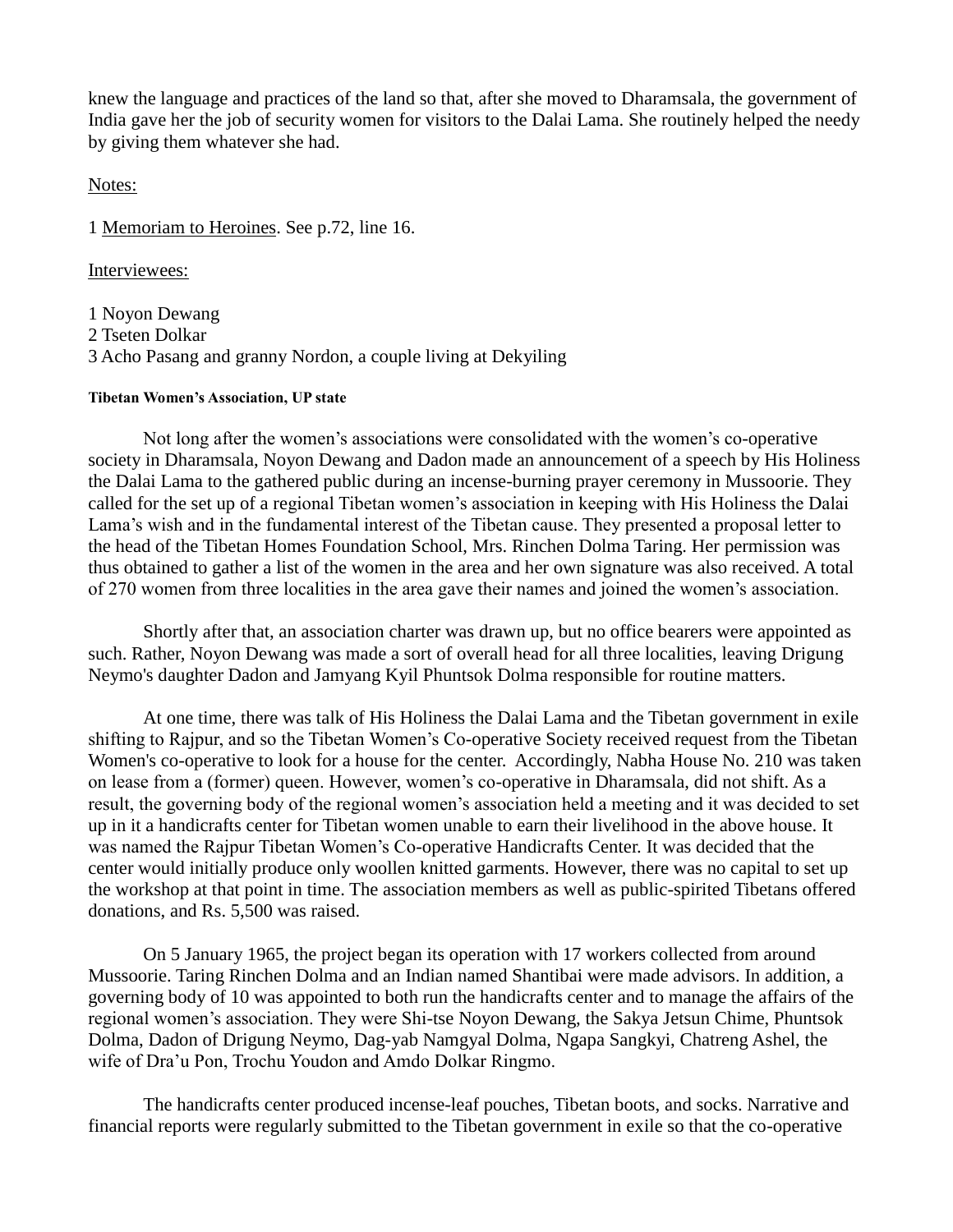### could be monitored properly.

The number of workers increased gradually while, at the same time, the difficulties also became more pronounced. A petition was submitted to the Tibetan government in exile, which contacted the Central Relief Commission of the union government of India. The commission provided generous assistance in the form of clothing and medical facilities on a continuous basis. This raised enthusiasm of the workers at the handicrafts center and helped the business to progress. Pursuant to this, a project was initiated to introduce carpet weaving. Under the guidance of the Tibetan government in exile, ten workers were sent to Amritsar to be trained as carpet weavers. After six months of training, workers at the handicrafts center were able to produce carpets. Thereafter, apron weaving and *chuba* tailoring were also introduced.

At a later stage, contact was made with a US emergency aid group which gave indications of providing major assistance to the handicrafts center. The Rajpur Tibetan Women"s Co-operative Handicrafts Center accepted the assistance offer in the hope of improving the center without compromising its firmly-held basic positions. However, because many project proposals were drawn up in which the information about the administrative officials did not comport with the reality, the cooperative workers and the public refused to accept them. Hence, the cooperative endeavour between the two sides did not materialize. As a result, the handicrafts center plunged into a very serious decline.

The responsibility for the failure of the cooperative center, which had spurned previous projects, which did not prove compatible with subsequent new projects, resulted in a shut-down which fell solely on the shoulders of the women"s association. Official"s pooled donations while the public in the surrounding area provided voluntarily labor for a week without any pay. De-nyertsang Tashi Yangzom and others served snacks and tea to the leaders and provided strong encouragement.

While working hard in the emergency situation, the co-operative leaders also urged the Tibetan government in exile to provide a leader for the center. In response, Phala Dapon Dorje Wangdu arrived to lead the women"s co-operative center. However, during his tenure, business turnover was not significant because of his lack of experience in the field. Thus, the handicraft center, which was already in serious danger of going bankrupt, could not be saved, it was suggested that it be merged with the women"s co-operative society in Dharamsala. However, its workers, being already fully settled in the areas with their families, did not agree. The Tibetan government in exile then instructed that a leader should be appointed for the handicrafts center by the center itself. In lieu of this, Taring Rinchen Dolma, Shi-tse Noyon Dewang and Sakya Jetsun Chime were appointed by popular approval. They all worked with great diligence, and the handicrafts center began to flourish as before. In 1976, the Home Department of the Tibetan government in exile took over the Tibetan Women"s Co-operative Handicrafts Center in Rajpur and has been personally appointing its head ever since. Although the handicrafts center had shifted to another spot, the old board with the name "Tibetan women's Cooperative Handicrafts Center, Rajpur" still stands.

Having started with 17 workers, the handicrafts center has seen their number of employees rise and fall in accordance with its rising and declining fortunes. However, according to its current manager Mr. Karma Dhargay, "Since the past several years until now, there have been 86 women workers, and the total number of people at the center with their families is about four hundred." When I visited the vast handicrafts center in the course of researching this report, I noticed that those who had worked there as youngsters in its early years were now elders walking about with crutches in their hands, while the next generation were busy going about their work, as some of the third generation youngsters were zooming in and out of the large gate on their motorbikes.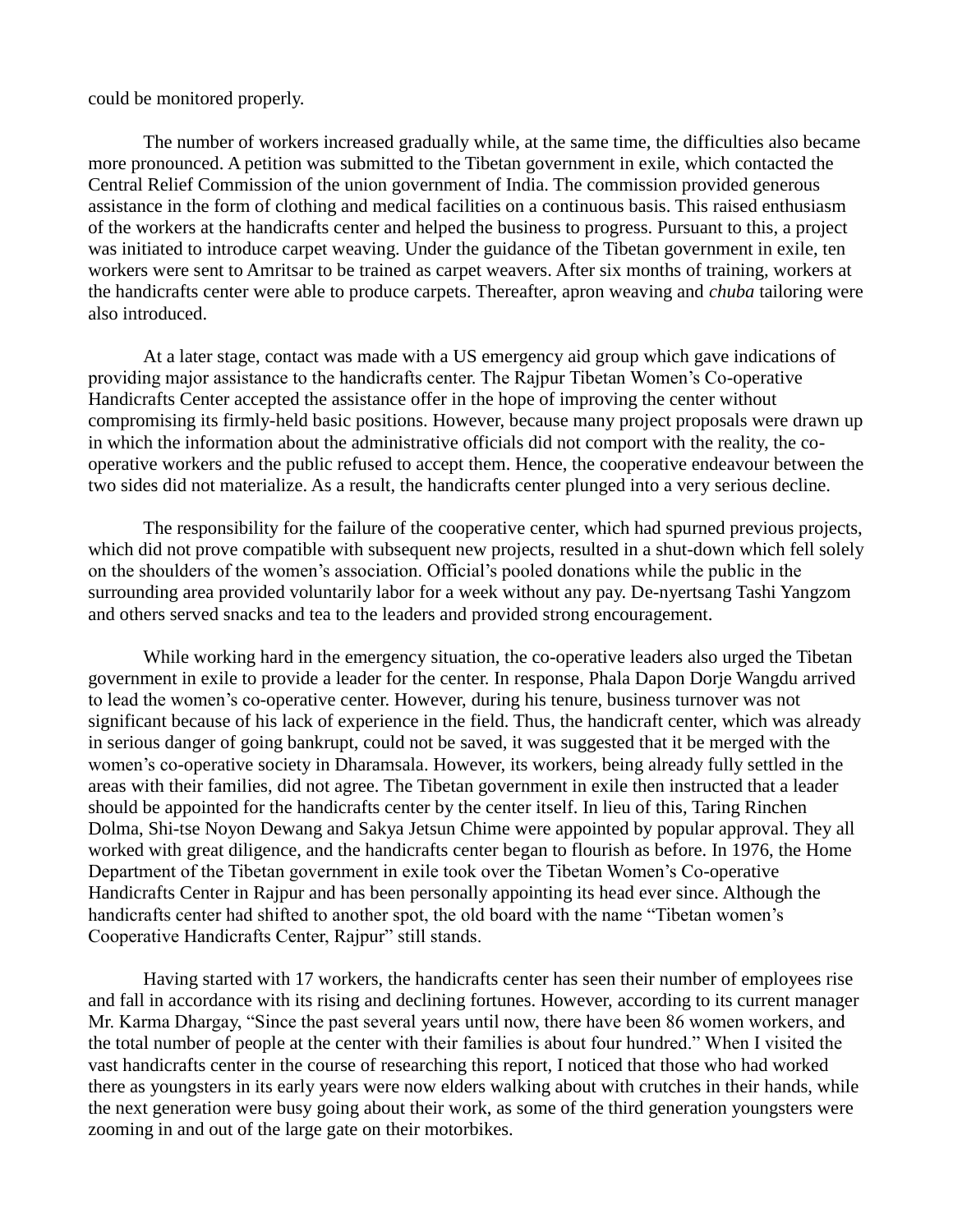The handicraft center's former instructor, Mr. Namgyal, was now the caretaker of the handicrafts center's temple and had no other job but to perform *'phrin bcol* (ritual offering designed to ask for favors from deities) for others. He was devoting the remaining years of his life to religious pursuits. He spoke to me about his life at the handicrafts center through its vicissitudes of good and bad times for over three hours. It was obvious that, in his mind, the handicrafts center was his home.

The old man had, since leaving his home in Tibet as a young man, devoted all his life"s efforts to the handicrafts center. I developed an intense sense of empathy with him from the depth of my heart for his selfless, life-long devotion. There were others like him, such as Gen Lobsang, Tsering Phuntsok and Mithue Gyalnor Bhuchung. But because of paucity of time, I could not meet with them.

### Interviewees:

1 Noryon Dewang 2 Retired handicrafts instructor Namgyal 3 Handicrafts Manager Karma Dhargay

### **Regional Tibetan Women's Association, Dharamsala**

The Ka-Dor Women"s Friendship Association, the Dharamsala Women"s Co-Operative Society, and the Rajpur Tibetan Women"s Co-Operative Handicrafts Center were set up in exile one after another in early 1960s. However, because main efforts and the devotion of time and capabilities were made solely to alleviate livelihood problems among fellow Tibetans in exile, the strength of efforts in the political field went into a gradual decline. As a result, the Tibetan Women"s Association became synonymous with handicrafts centers and remained mere nameplate displays. This is evident in a subsequent speech by His Holiness the Dalai Lama.

On September 6, 1984, in the course of delivering a speech to a gathering of about eight Tibetan organizations on how the Deputies to the Ninth Tibetan Parliament in Exile might be elected, His Holiness the Dalai Lama said, "All organization should work with the common aim of being beneficial to the greater good of the community. Every organization should invite representatives from other organizations as observers in their meetings with a view to ensure transparency in their major undertakings. There should be no secrecy in undertakings having concern with the general public. An undertaking requiring maintenance of secrecy obviously won"t be good. The more organizations there are the better it is if they all benefit the public. Previously there used to be women"s association; now it has faded, just like a rainbow."

His Holiness spoke about the benefits of having a well-established women's organization, as was prevalent in countries across the world at that time. After the speech, the different organizations began inviting representative of other organizations as observers to their meetings. Eighteen women living in Dharamsala came together to act on His Holiness the Dalai Lama"s noble speech. On September 10, 1984, a day of auspicious confluence of stars and compatible elements, a governing body meeting of the regional women's association was held. His Holiness the Dalai Lama was duly informed about it, as was the cabinet (Kashag) of the Tibetan government in exile and the Tibetan parliament in exile.

Thereafter, a general meeting of all Tibetan women living in Dharamsala was called. About